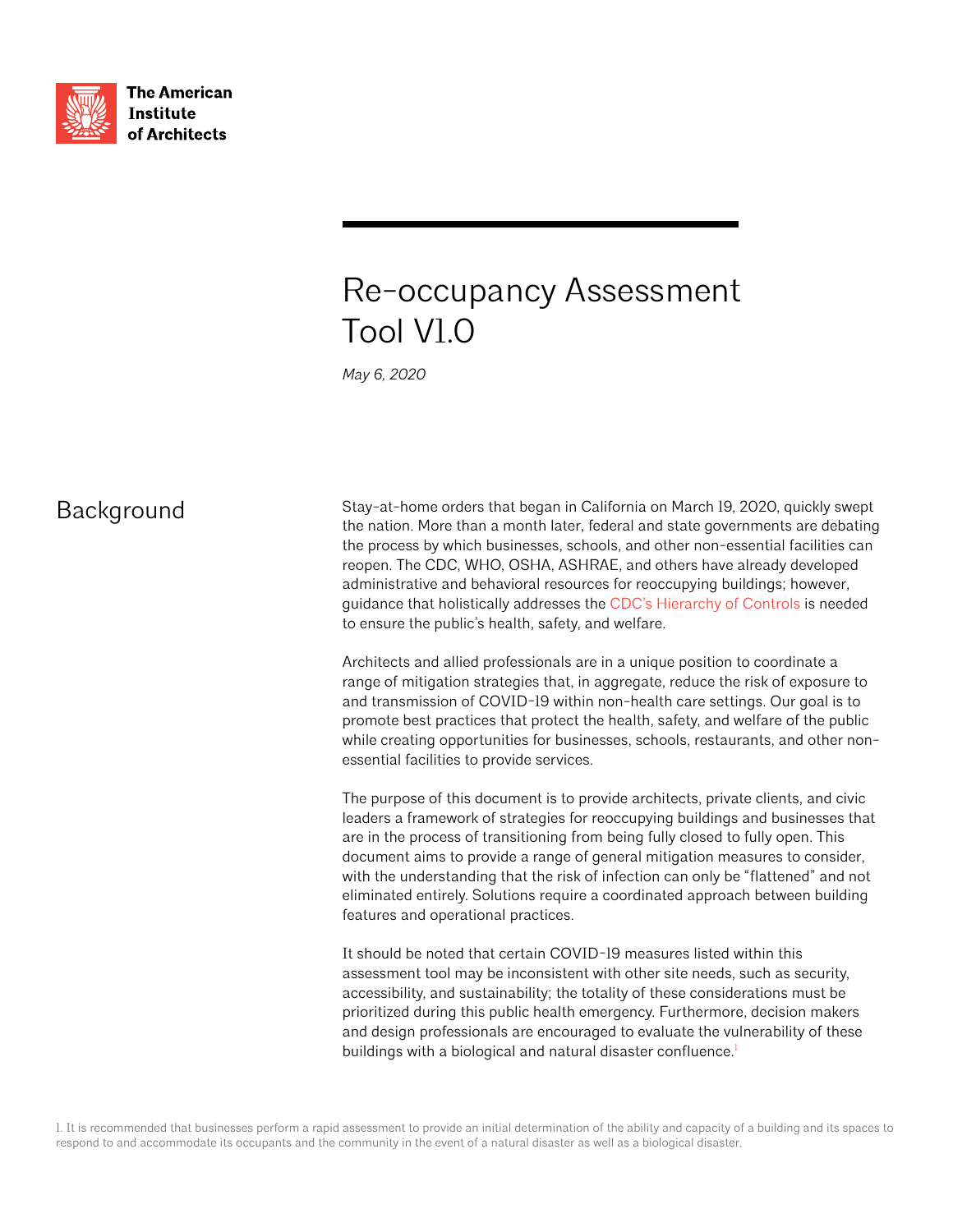### About the Re-occupancy Assessment Tool

The following assessment tool is structured on the Occupational Safety and Health Administration's "Guidance on Preparing Workplaces for COVID-19, OSHA Document 3990-03-2020." This planning guidance is based on both traditional infection prevention and industrial hygiene practices; it is advisory in nature and informational in content. The intent of the assessment tool is to describe basic steps to reduce the risk of occupant exposure to SARS-CoV-2, the virus that causes COVID-19, in workplaces and places of public accommodation. Fundamental to the assessment considerations are:

- Developing infectious disease preparedness and response plans.
- Preparation to implement basic infection prevention measures.
- Developing policies and procedures for prompt identification and isolation of sick people, if appropriate.
- Developing, implementing, and communicating about workplace flexibilities and protections.
- Implementing workplace controls.

The assessment tool uses the CDC framework of "hierarchy of controls" to select ways of controlling workplace hazards. It proposes that the best ways of controlling the hazards are to systematically remove them rather than primarily relying on workers or the public to reduce their own exposure. In most cases, a combination of control measures will be necessary.



The Re-occupancy Assessment Tool is a list of considerations that includes engineering (physical) and administrative controls, as well as PPE, that apply to both essential businesses currently operating under restrictive orders and for currently closed non-essential facilities.

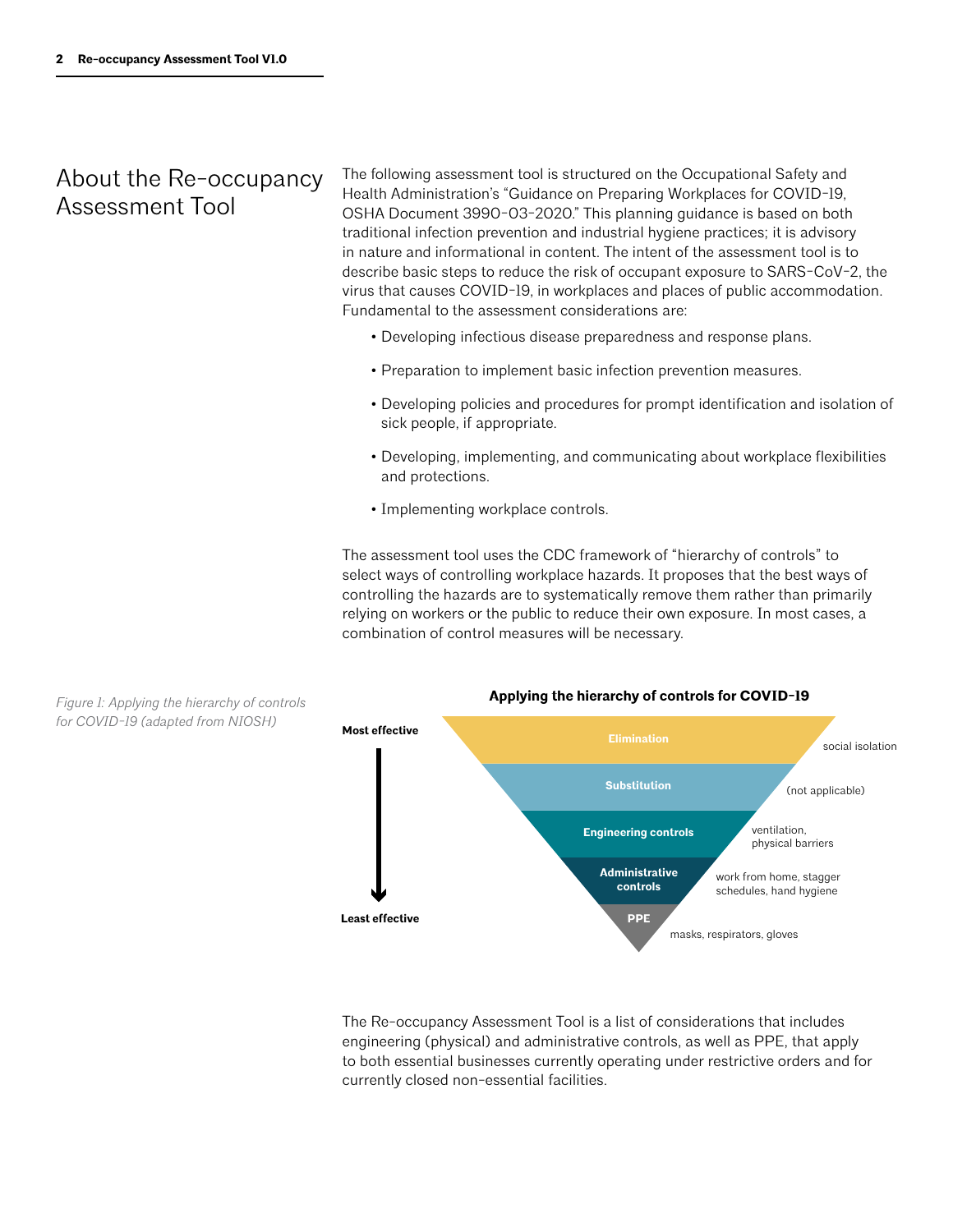The following public health findings informed the Re-occupancy Assessment Tool considerations.

**Physical distancing.** COVID-19 is thought to spread mainly through close contact (within about six feet) from person to person in respiratory droplets.<sup>iii</sup>

**Contact transfer.** It may be possible that a person can get COVID-19 by touching a surface or object that has the virus on it and then touching their own mouth, nose, or possibly eyes.iii Based on studies of SARS and MERS-CoV, preliminary data on SARS-CoV-2, and CDC recommendations, it seems likely that SARS-CoV-2, the virus that causes COVID-19, can potentially persist on fomites (abiotic surfaces) ranging from a couple of hours to five days.<sup>iv v vi</sup> There is also developing research on fecal/oral transmission of COVID-19, which makes bathroom environments especially important to consider from an occupancy, cleaning, and maintenance standpoint.<sup>vii</sup> viii ix x

**Aerosols.** While HVAC systems in most non-medical facilities play only a small role in infectious disease transmission, including COVID-19,<sup>xi</sup> a CDC report cites an outbreak of COVID-19 possibly stemming from strong air conditioner airflow.xii

**Waterborne contaminants.** The virus that causes COVID-19 has not been detected in drinking water. Conventional water treatment methods that use filtration and disinfection, such as those in most municipal drinking water systems, should remove or inactivate the virus that causes COVID-19.xiii However, other public health risks—such as Legionella—may develop in the stagnant water of unoccupied buildings. xiv

Business owners are encouraged to communicate their mitigation measures to occupants to foster a transparency that could help the public make informed decisions about their own health and safety. Reduced public uncertainty may help bolster economic and civic activities.<sup>xv</sup>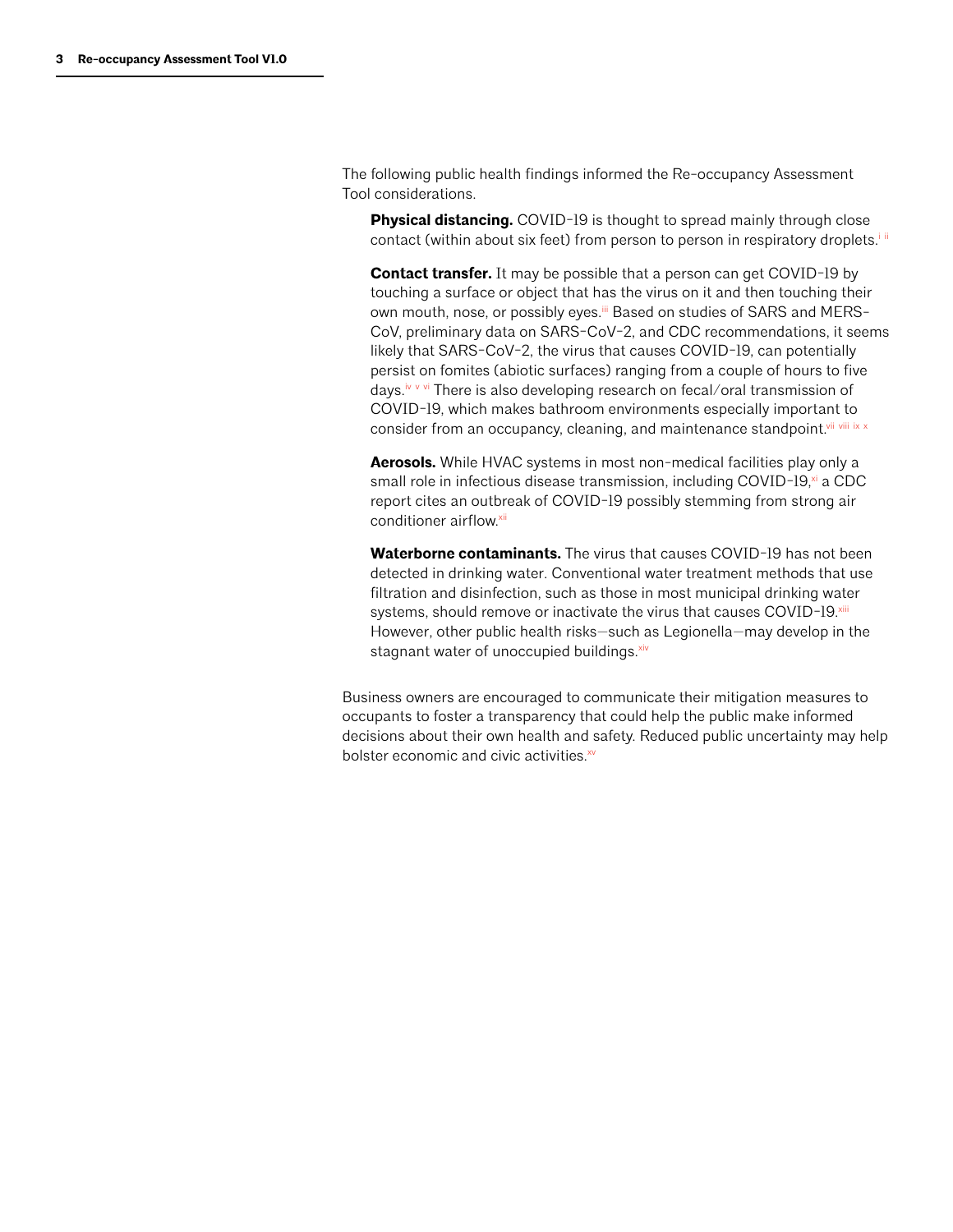# A. General conditions baseline parameters

If the intended operation of the facility cannot satisfy certain prerequisites, then the facility is likely not a good candidate for utilizing the following expansion/ reopening considerations for minimizing the risk of spreading SARS-CoV-2. The below goals, operating authority, facility authority, and risk management categories are set forth as baseline prerequisites. The facility under evaluation may have additional prerequisites.

| Goals<br>Provide a clear path for the restart of businesses to<br>re-establish the economy.                                                                                                                                                                                                                                                      | Yes | No |
|--------------------------------------------------------------------------------------------------------------------------------------------------------------------------------------------------------------------------------------------------------------------------------------------------------------------------------------------------|-----|----|
| Mitigate the risk of spreading pathogens, including<br>SARS-CoV-2, among the business workers and the<br>general public.                                                                                                                                                                                                                         |     |    |
| <b>Operating authority</b><br>Verify that the facility re-establishment orders come from<br>the proper governing authorities.                                                                                                                                                                                                                    |     |    |
| Evaluate whether the authority instructions may or are<br>intended to change over the implementation period.                                                                                                                                                                                                                                     |     |    |
| <b>Facility authority</b><br>Verify that the business facility management has the legal<br>authority to make physical alterations to the premises.                                                                                                                                                                                               |     |    |
| Determine the Authority Having Jurisdiction (AHJ)<br>requirements for permitting facility alterations.                                                                                                                                                                                                                                           |     |    |
| <b>Risk management</b><br>Comply with federal, state, and local laws including<br>ADA, OSHA, and Department of Health regulations<br>and requirements.                                                                                                                                                                                           |     |    |
| Does your facility require physical contact between<br>occupants? Different facility or building types present<br>different levels of contact intensity or modification potential.xvi<br>See Appendix A of Public Health Principles for a Phased<br>Reopening During COVID-19: Guidance for Governors<br>for building type-specific risk levels. |     |    |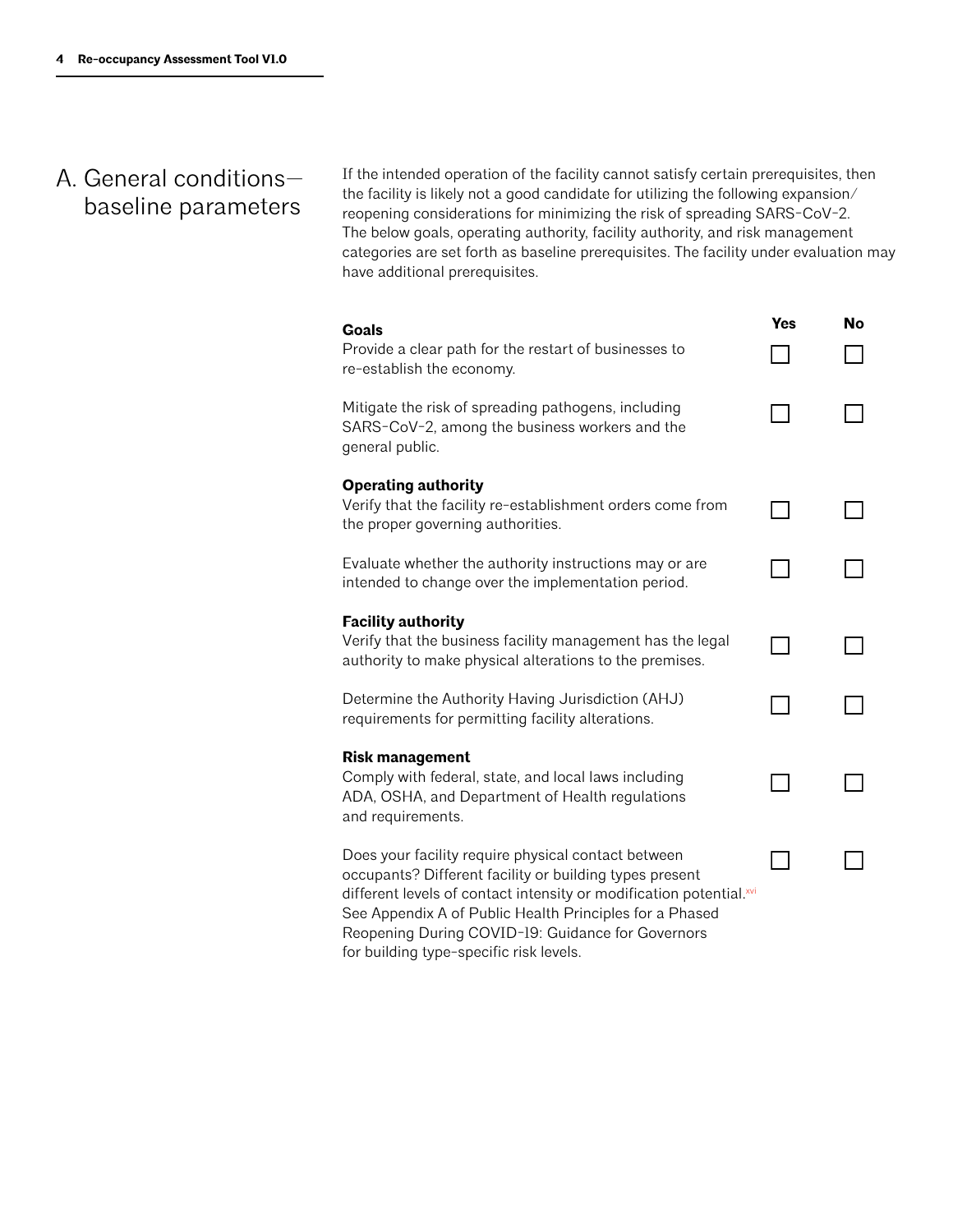### B. Workplace controls

The assessment tool does not describe mandatory requirements but lists general controls applicable to building attributes that architects may adjust depending on the differing building typologies. This listing of controls, ranked by efficiency, may be applied to essential facilities needing to expand their services when governmental restrictions are removed. It also applies to closed non-essential facilities that are to initially reopen with required limitations (short-term) and eventually operate without imposed restrictions (long-term). Not all controls may be applicable to all building types under all situations. Additional controls specific to the building type under evaluation may be required. The relevant controls may be further identified as "essential" or "desirable" to create a list of recommended design requirements to evaluate each particular building type and measure the overall effectiveness of adopted physical controls and policies.

| <b>Actions</b>                                                                                                                                                                                                                                                                                                                                                                                                                                                                                                                                                                                                | <b>Essential businesses</b> |           | <b>Non-essential businesses</b> |           |                  |           |  |
|---------------------------------------------------------------------------------------------------------------------------------------------------------------------------------------------------------------------------------------------------------------------------------------------------------------------------------------------------------------------------------------------------------------------------------------------------------------------------------------------------------------------------------------------------------------------------------------------------------------|-----------------------------|-----------|---------------------------------|-----------|------------------|-----------|--|
|                                                                                                                                                                                                                                                                                                                                                                                                                                                                                                                                                                                                               | Maximize operations         |           | Restricted occupancy            |           | Full occupancy   |           |  |
| <b>1. First priority: Elimination</b><br>Institute social isolation. Wherever possible, occupant<br>should work or access the business form home. This should<br>include restructuring responsibilities to minimize the<br>number of occupants that need to be physically present.xvii<br>2. Second priority: Substitution<br>Replace the hazard. There is no available substitution for<br>COVID-19; thus the control measure is not applicable.xviii<br>3. Third priority: Physical controls<br>Involves isolating persons from workplace-related<br>SARS-CoV-2 exposure. Where appropriate, these controls | Essential<br>N/A            | Desirable | Essential<br>N/A                | Desirable | Essential<br>N/A | Desirable |  |
| reduce exposure to hazards without relying on worker<br>behavior and can be cost-effective to implement.                                                                                                                                                                                                                                                                                                                                                                                                                                                                                                      |                             |           |                                 |           |                  |           |  |
| 3.1 Site and site arrival                                                                                                                                                                                                                                                                                                                                                                                                                                                                                                                                                                                     |                             |           |                                 |           |                  |           |  |
| Convey recommended guidance for ride-sharing<br>services, delivery services, and taxi services that define<br>cleanliness standards and protocols. <sup>2</sup>                                                                                                                                                                                                                                                                                                                                                                                                                                               |                             |           |                                 |           |                  |           |  |
| Provide area for customer social distancing exterior<br>queuing not subject to winds.                                                                                                                                                                                                                                                                                                                                                                                                                                                                                                                         |                             |           |                                 |           |                  |           |  |
| Provide temporary or permanent outdoor sun/rain<br>covering to allow queuing outside of front door.                                                                                                                                                                                                                                                                                                                                                                                                                                                                                                           |                             |           |                                 |           |                  |           |  |

<sup>2.</sup> In recent years, the sharing economy has created environments and added new components related to how multiple people share the same spaces. Shared spaces and items, such as co-work environments, rooms in homes, cars, bikes, and other elements of the built environment, may increase the potential for environmentally mediated pathways of exposure and add complexity to enacting social distancing measures. For more, see: Dietz L, Horve PF, Coil DA, Fretz MA, Eisen JA, Van Den Wymelenberg K. Apr 2020. 2019 novel coronavirus (COVID-19) pandemic: Built environment considerations to reduce transmission. mSystems, 5(2). e00245-20; DOI: 10.1128/mSystems.00245-20.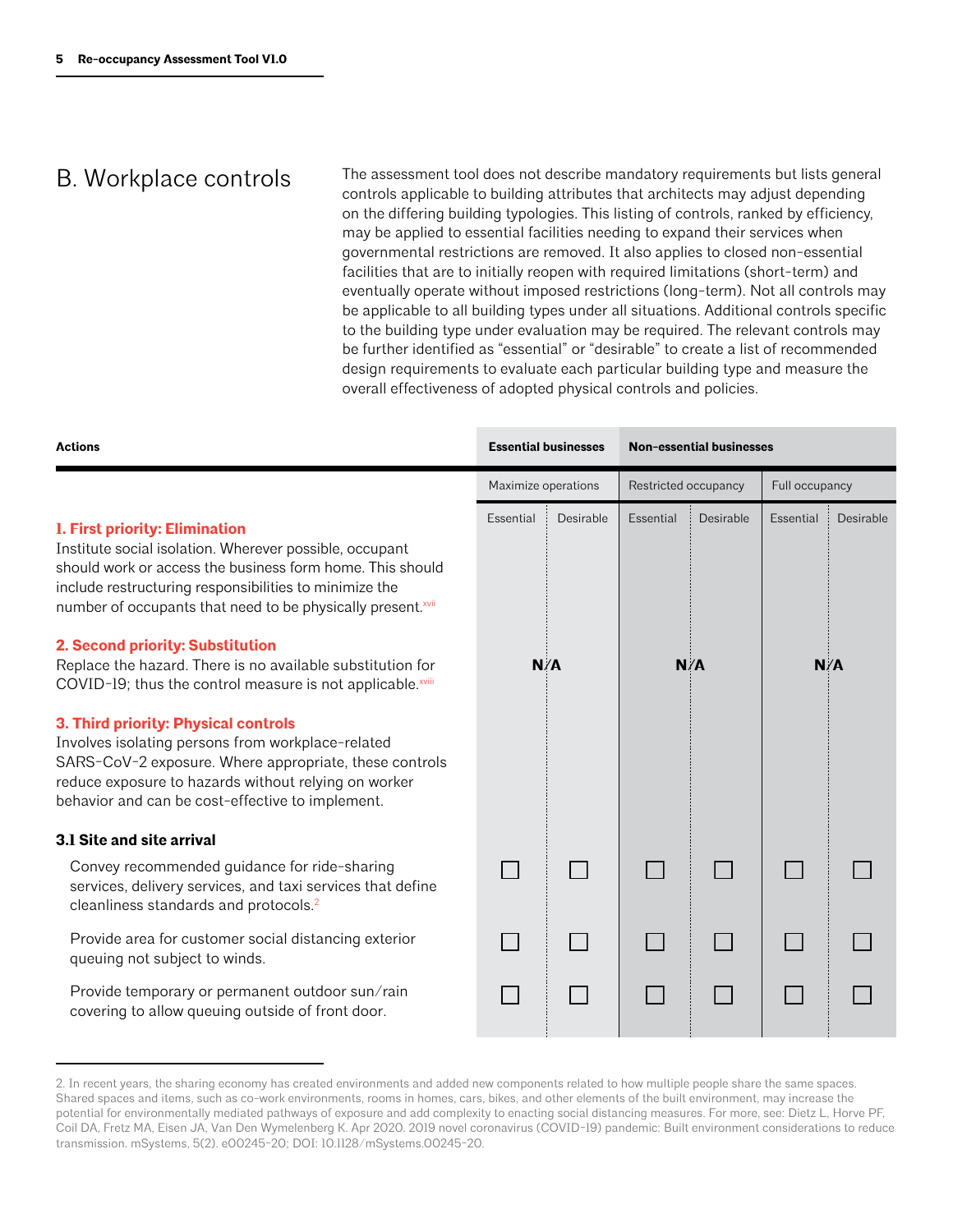| <b>Actions</b>                                                                                                                                                         |                     | <b>Essential businesses</b> | <b>Non-essential businesses</b>                |  |                |           |
|------------------------------------------------------------------------------------------------------------------------------------------------------------------------|---------------------|-----------------------------|------------------------------------------------|--|----------------|-----------|
|                                                                                                                                                                        | Maximize operations |                             | Restricted occupancy<br>Essential<br>Desirable |  | Full occupancy |           |
|                                                                                                                                                                        | Essential           | Desirable                   |                                                |  | Essential      | Desirable |
| Ensure the designated building/space ingress and egress<br>pathways support clearly separated directional traffic that<br>also provide ADA accessibility. <sup>3</sup> |                     |                             |                                                |  |                |           |
| Consider an exit separate from the entrance.                                                                                                                           |                     | H                           |                                                |  |                |           |
| 3.2 Building envelope                                                                                                                                                  |                     |                             |                                                |  |                |           |
| Utilize natural daylight when possible. Xix xx xxi                                                                                                                     |                     |                             |                                                |  |                |           |
| Install drive-thru and/or pick-up service windows.                                                                                                                     |                     |                             |                                                |  |                |           |
| Utilize operable windows for outside air intake<br>if possible. <sup>4</sup> xxii xxiii                                                                                |                     | П                           |                                                |  |                |           |
| 3.3. Fixtures and furnishings                                                                                                                                          |                     |                             |                                                |  |                |           |
| Install physical barriers such as clear plastic sneeze guards.xxiv                                                                                                     |                     |                             |                                                |  |                |           |
| Utilize temporary, movable partitions to subdivide large<br>working spaces. XXV                                                                                        |                     |                             |                                                |  |                |           |
| Reduce density and/or increase spacing of furniture.                                                                                                                   |                     |                             |                                                |  |                |           |
| Stagger work stations where possible.                                                                                                                                  |                     |                             |                                                |  |                |           |
| Replace manual door locks with touchless RFID<br>entry system.                                                                                                         |                     |                             |                                                |  |                |           |
| Provide cleanable, transparent films over surfaces such<br>as elevator buttons.                                                                                        |                     |                             |                                                |  |                |           |
| Consider installing antimicrobial coatings/surfaces where<br>human touch is required. <sup>5</sup>                                                                     |                     |                             |                                                |  |                |           |

<sup>3.</sup> Multiple paths will require consideration of supplemental surveillance/security provisions to address the public's proper usage, loss-prevention, and possible violent intruders (active-shooter scenario).

<sup>4.</sup> There are multiple side effects of altering or increasing the airflow in a space. Higher airflow rates could increase resuspension from fomites and increase the potential for contamination throughout the building by distributing indoor air more quickly, at higher velocities and volumes, potentially resuspending more ultrafine particles. For more, see Fahimipour AK, Hartmann EM, Siemens A, Kline J, Levin DA, Wilson H, Betancourt-Román CM, Brown GZ, Fretz M, Northcutt D, Siemens KN, Huttenhower C, Green JL, Van Den Wymelenberg K. 2018. Daylight exposure modulates bacterial communities associated with household dust. *Microbiome* 6:175. DOI:10.1186/s40168-018-0559-4.

<sup>5.</sup> Metal compounds, such as metal-based antimicrobials (MBA), can be used as toxics to communicable diseases. With exposure to copper, copper alloys (brass and bronze), and silver coating surfaces, the bacteria is viable for minutes to a few hours, an improvement over other surfaces such as stainless steel, PVC, and aluminum bronze. Both copper and silver are now found in numerous consumer products as a method to kill microbes. Keep in mind that some people have material sensitivities, particularly to copper. For more, see Bushmaker T, de Wit E, Gamble A, Gerber S, Harcourt J, Holebrook M, Lloyd-Smith J, Morris D, Munster V, Tamin A, Thornburg N, van Doremalen N, Williamson B. 2020. Aerosol and surface stability of SARS-CoV-2 as compared with SARS-CoV-1. *The New England Journal of Medicine*. DOI: 10.1056/NEJMc2004973.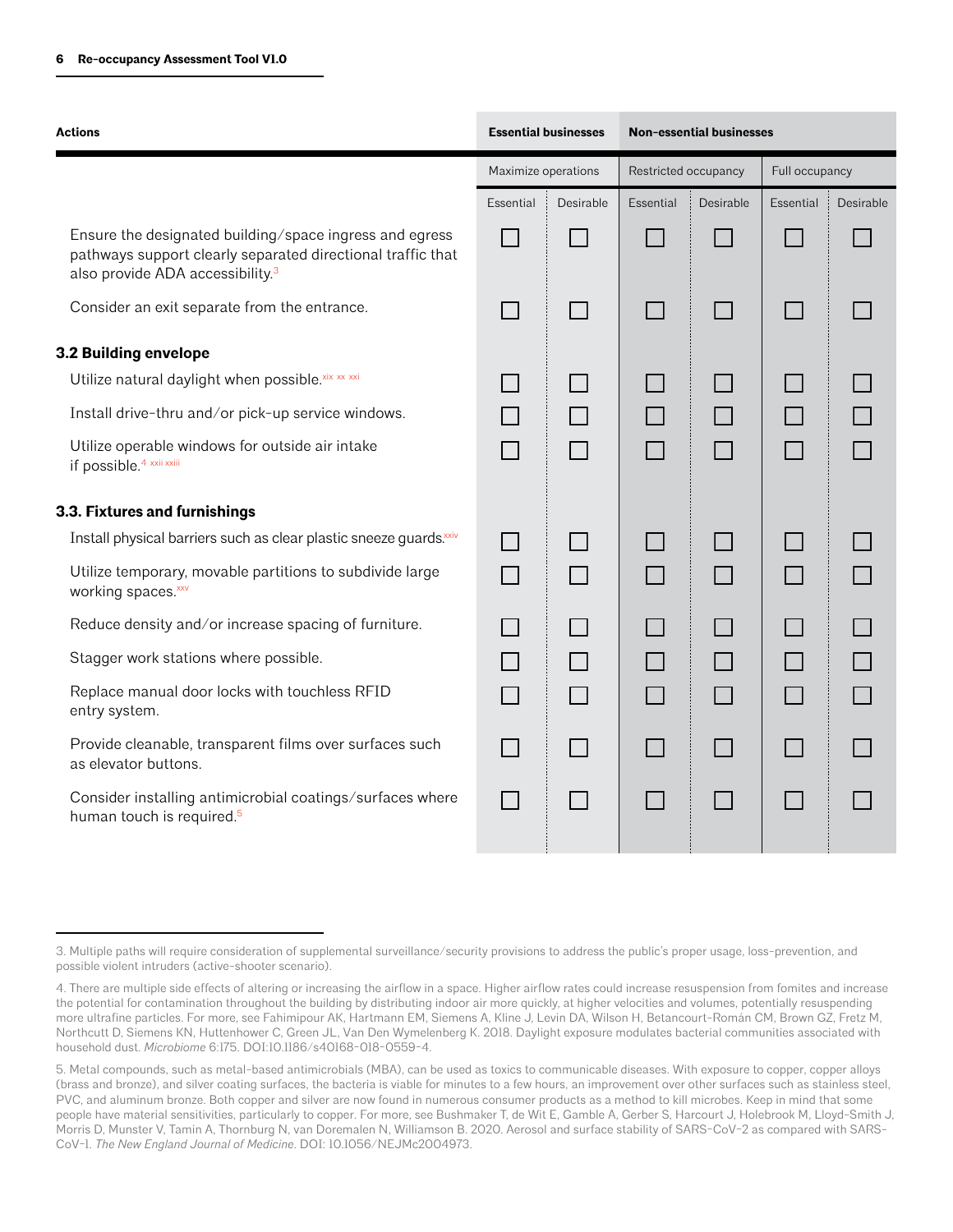| <b>Actions</b>                                                                             |                     | <b>Essential businesses</b> | <b>Non-essential businesses</b><br>Restricted occupancy<br>Full occupancy<br>Desirable<br>Essential<br>Essential<br>$\mathcal{L}_{\mathcal{A}}$ |  |                          |           |
|--------------------------------------------------------------------------------------------|---------------------|-----------------------------|-------------------------------------------------------------------------------------------------------------------------------------------------|--|--------------------------|-----------|
|                                                                                            | Maximize operations |                             |                                                                                                                                                 |  |                          |           |
|                                                                                            | Essential           | Desirable                   |                                                                                                                                                 |  |                          | Desirable |
| 3.4 Plumbing                                                                               |                     |                             |                                                                                                                                                 |  |                          |           |
| For buildings experiencing extended closure, flush and<br>test potable water systems. XXVi |                     |                             |                                                                                                                                                 |  |                          |           |
| 3.5 HVAC                                                                                   |                     |                             |                                                                                                                                                 |  |                          |           |
| Increase ventilation and air changes.                                                      |                     |                             |                                                                                                                                                 |  |                          |           |
| Create negative air pressure. XXVII                                                        |                     |                             |                                                                                                                                                 |  |                          |           |
| Consider a fixed maximum number of occupants per<br>HVAC zone.                             |                     |                             |                                                                                                                                                 |  |                          |           |
| Change HVAC air filters prior to re-occupancy. <sup>6</sup>                                |                     |                             |                                                                                                                                                 |  |                          |           |
| Clean ducts that have been dormant.                                                        |                     |                             |                                                                                                                                                 |  |                          |           |
| Keep systems running longer hours, if possible 24/7. xxviii                                |                     |                             |                                                                                                                                                 |  |                          |           |
| Prioritize fresh air intake versus recycled air<br>where possible.7                        |                     |                             | $\sim$                                                                                                                                          |  | $\Box$                   |           |
| Monitor and maintain relative humidity levels, preferably<br>to RH 40-60%. <sup>8</sup>    |                     |                             |                                                                                                                                                 |  | $\overline{\phantom{a}}$ |           |
| Disable demand-controlled ventilation (DCV).xxix                                           |                     |                             |                                                                                                                                                 |  |                          |           |
| Consider the use of portable room air cleaners with<br>HEPA filters. xxx                   |                     |                             |                                                                                                                                                 |  |                          |           |
|                                                                                            |                     |                             |                                                                                                                                                 |  |                          |           |

<sup>6.</sup> High-efficiency MERV-13 air filters are recommended if the existing HVAC system is designed to handle the MERV-13 level of resistance. For more, see Schoen LJ. Mar 24, 2020. Guidance for building operations during the COVID-19 pandemic. *ASHRAE Journal Newsletter*.

<sup>7.</sup> Higher outside air fractions and higher air exchange rates in buildings may help to dilute the indoor contaminants, including viral particles, from air that is breathed within the built environment. Higher outside air fractions may be achieved by further opening outside air damper positions on air-handling units, thus exhausting a higher ratio of indoor air and any airborne viral particles present. Be mindful of air quality in the surrounding area of the building. For more, see: Dietz L, Horve PF, Coil DA, Fretz M, Eisen JA, Van Den Wymelenberg K. Apr 2020. 2019 novel coronavirus (COVID-19) pandemic: Built environment considerations to reduce transmission. *mSystems*, 5(2). e00245-20; DOI: 10.1128/mSystems.00245-20; US Department of Labor, Occupational Safety and Health Administration. 2020. Guidance on Preparing Workplaces for COVID-19; Schoen LJ. Mar 24, 2020. Guidance for building operations during the COVID-19 pandemic. *ASHRAE Journal Newsletter*.

<sup>8.</sup> Based on studies of SARS-CoV-2 and MERS, the viability of the COVID-19 virus in aerosol form and on surfaces is highest at low relative humidity levels (i.e., 30–40 percent RH). Relative humidity (RH) above 40 percent is detrimental to the survival of many viruses, including CoVs in general. Although the current ventilation standard adopted by health care and residential care facilities, ASHRAE 170-2017, permits a wider range of RH from 20 to 60 percent, maintaining a RH between 40 and 60 percent indoors may help to limit the spread and survival of SARS-CoV-2 within the BE while minimizing the risk of mold growth and maintaining hydrated and intact mucosal barriers of human occupants. For more, see: Dietz L, Horve PF, Coil DA, Fretz M, Eisen JA, Van Den Wymelenberg K. Apr 2020. 2019 novel coronavirus (COVID-19) pandemic: Built environment considerations to reduce transmission. *mSystems*, 5(2). e00245-20; DOI: 10.1128/mSystems.00245-20.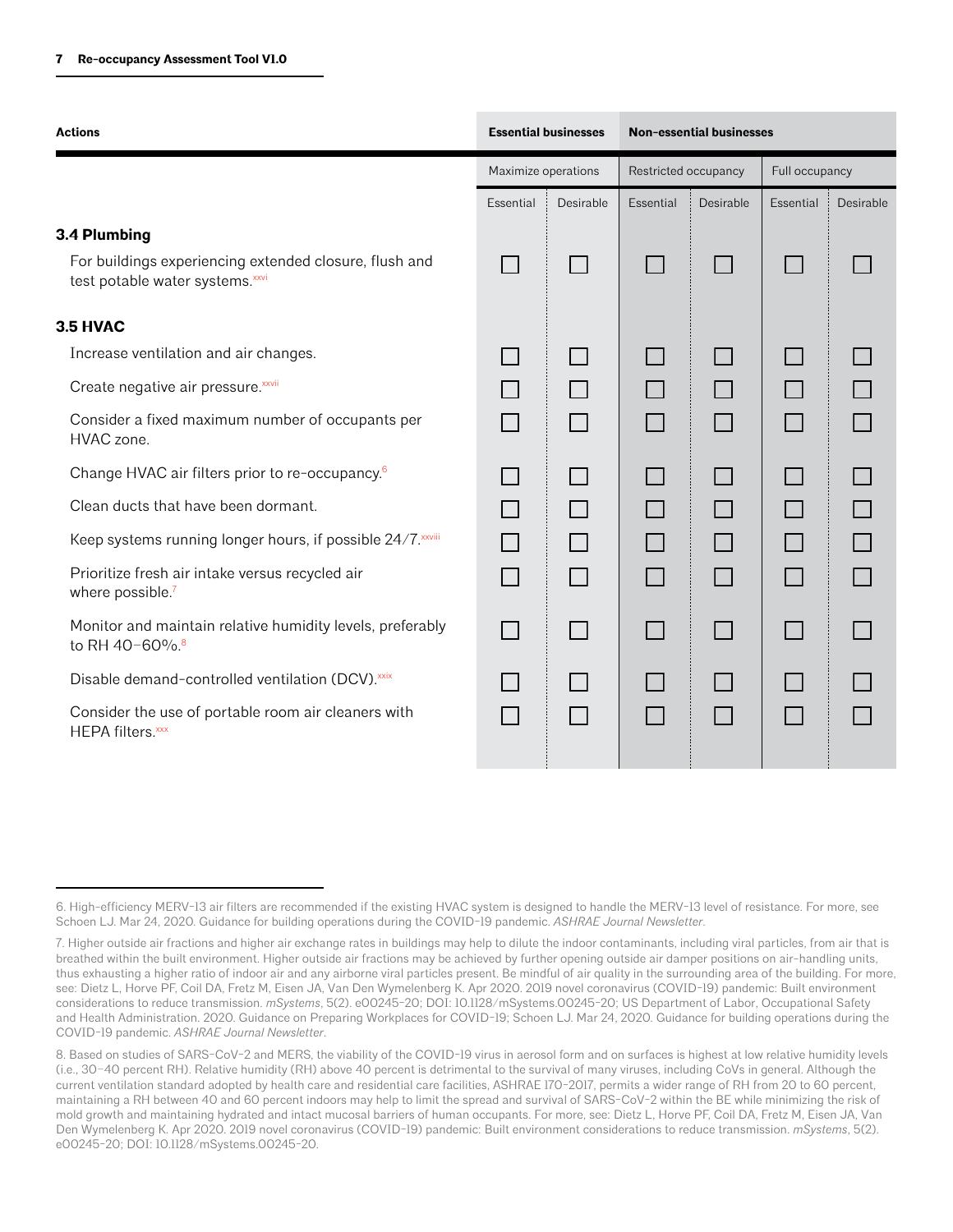| <b>Actions</b>                                                                                                                                                                                    | <b>Essential businesses</b> |                                             |           | <b>Non-essential businesses</b> |           |           |
|---------------------------------------------------------------------------------------------------------------------------------------------------------------------------------------------------|-----------------------------|---------------------------------------------|-----------|---------------------------------|-----------|-----------|
|                                                                                                                                                                                                   |                             | Restricted occupancy<br>Maximize operations |           | Full occupancy                  |           |           |
|                                                                                                                                                                                                   | Essential                   | Desirable                                   | Essential | Desirable                       | Essential | Desirable |
| Consider installing UV germicidal irradiation (UVGI)<br>in mechanical ventilation paths or in upper-room<br>applications to indirectly treat air through convective air<br>movement. <sup>9</sup> |                             |                                             |           |                                 |           |           |
| Consider utilizing ultraviolet C (UVC) during<br>non-occupied hours for sterilization.                                                                                                            |                             |                                             |           |                                 |           |           |
| For larger buildings, check cooling and water tower<br>condensate for bacterial growth. <sup>10</sup>                                                                                             |                             |                                             |           |                                 |           |           |
| 4. Fourth priority: Administrative controls<br>Requires action by the person or business and are<br>typically changes in work policy or procedures to reduce or<br>minimize exposure to hazard.   |                             |                                             |           |                                 |           |           |
| <b>4.1 Policies</b>                                                                                                                                                                               |                             |                                             |           |                                 |           |           |
| Develop an emergency communications plan.                                                                                                                                                         |                             |                                             |           |                                 |           |           |
| Identify necessary revisions to human resources policies. <sup>11</sup>                                                                                                                           |                             |                                             |           |                                 |           |           |
| Provide up-to-date education and training on COVID-19.                                                                                                                                            |                             |                                             |           |                                 |           |           |
| Identify occupants in higher health risk categories.                                                                                                                                              |                             |                                             |           |                                 |           |           |
| Allow paid time off for sick employees to reduce<br>incentive to work while sick. xxxi                                                                                                            |                             |                                             |           |                                 |           |           |
| Establish a protocol for anyone not feeling well.                                                                                                                                                 |                             |                                             |           |                                 |           |           |
| Establish procedures for immediately isolating those<br>who have signs or symptoms of COVID-19.                                                                                                   |                             |                                             |           |                                 |           |           |
| Develop organizational policies to guide what happens<br>if and when a person at the workplace is found to be<br>COVID-19 positive. <sup>12</sup>                                                 |                             |                                             |           |                                 |           |           |

10. Such conditions may pose a Legionella risk.

<sup>9.</sup> UV light in the region of shorter wavelengths (254-nm UV C [UVC]) is particularly germicidal, and fixtures tuned to this part of the light spectrum are effectively employed in clinical settings to inactivate infectious aerosols and can reduce the ability of some viruses to survive. However, UV germicidal irradiation (UVGI) has potential safety concerns if the room occupants are exposed to high-energy light. For this reason, UVGI is safely installed in mechanical ventilation paths or in upper-room applications to indirectly treat air through convective air movement. For more, see: Dietz L, Horve PF, Coil DA, Fretz M, Eisen JA, Van Den Wymelenberg K. Apr 2020. 2019 novel coronavirus (COVID-19) pandemic: Built environment considerations to reduce transmission. mSystems, 5(2). e00245-20; DOI: 10.1128/mSystems.00245-20; Schoen LJ. Mar 24, 2020. Guidance for Building Operations During the COVID-19 Pandemic. *ASHRAE Journal Newsletter.*

<sup>11.</sup> Policies may include hazard pay, the identification of essential personnel, flexible work schedules for caregivers, revised PTO carryover policy and/or travel policy, etc.

<sup>12.</sup> Strategies might include isolation, enhanced cleaning and sanitization, temporary office closure, contact tracing, etc.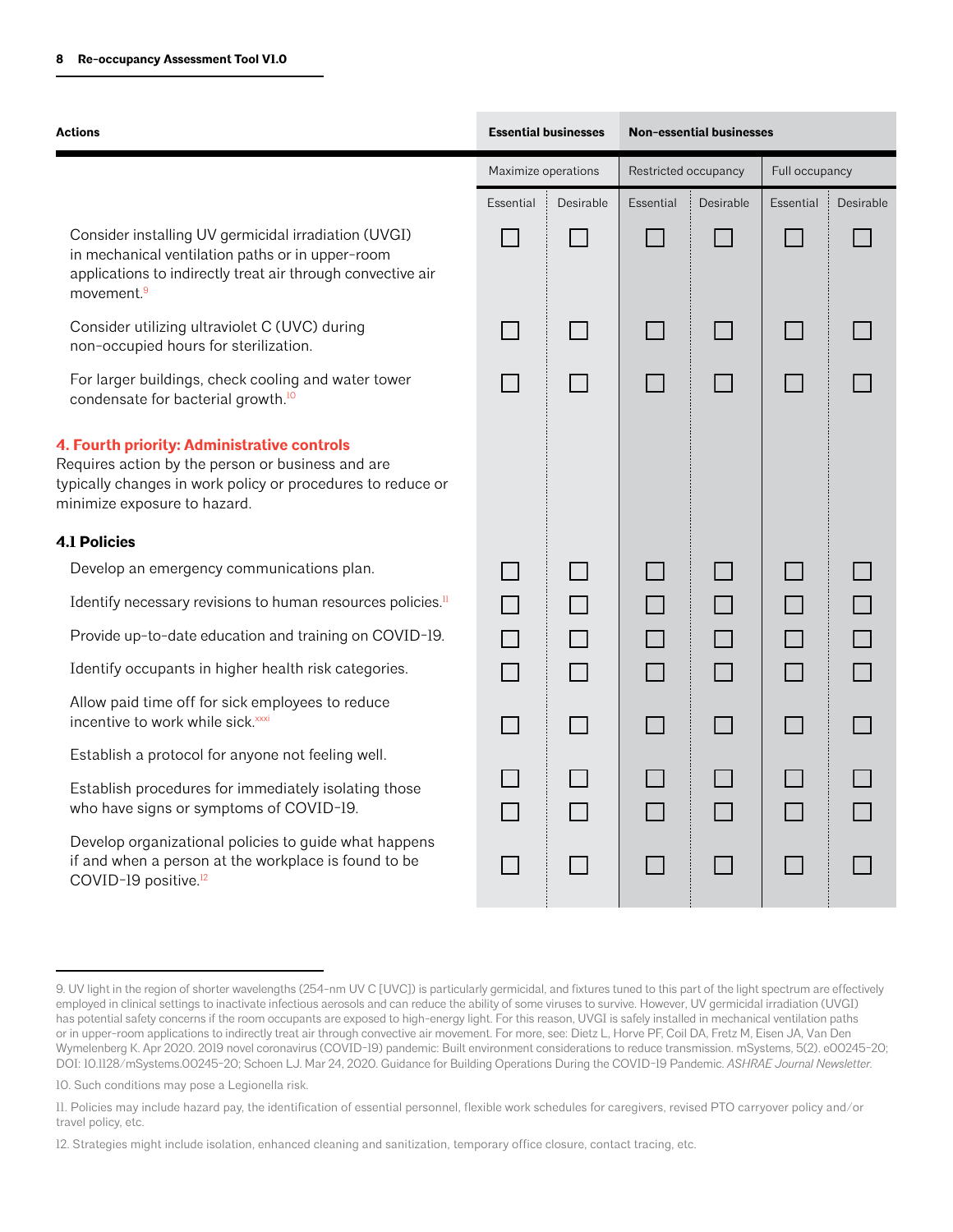| <b>Actions</b>                                                                                    | <b>Essential businesses</b> |           |                      | <b>Non-essential businesses</b> |                |           |
|---------------------------------------------------------------------------------------------------|-----------------------------|-----------|----------------------|---------------------------------|----------------|-----------|
|                                                                                                   | Maximize operations         |           | Restricted occupancy |                                 | Full occupancy |           |
|                                                                                                   | Essential                   | Desirable | Essential            | Desirable                       | Essential      | Desirable |
| Establish procedures for returning to work after<br>COVID-19 positive infections.                 |                             |           |                      |                                 |                |           |
| Establish an official guide of an approved protocol to<br>manage employee and customer safety.    |                             |           |                      |                                 |                |           |
| Institute social distancing strategies.                                                           |                             |           |                      |                                 |                |           |
| Create virtual communications and telework policies.                                              |                             |           |                      |                                 |                |           |
| Implement occupancy-reduction policies. <sup>13</sup>                                             |                             |           |                      |                                 |                |           |
| Develop policies to reduce risk related to high-touch<br>practices. <sup>14</sup>                 |                             |           |                      | $\mathbf{L}$                    | l I            |           |
| Establish procedures and places to quarantine deliveries.                                         |                             |           |                      |                                 |                |           |
| 4.2 Procedures to reduce the spread of pathogens                                                  |                             |           |                      |                                 |                |           |
| Provide dedicated staff member(s) at building entrance<br>to guide queuing of incoming occupants. |                             |           |                      |                                 |                |           |
| Institute workplace entrance screening. <sup>15</sup>                                             |                             |           |                      |                                 |                |           |
| Promote hand washing and personal hygiene.                                                        |                             |           |                      |                                 | $\mathbb{R}^n$ |           |
| Post hygiene signage.                                                                             |                             |           |                      |                                 |                |           |
| Provide tissues.                                                                                  |                             |           |                      |                                 |                |           |
| Provide touchless hand soap and towel dispensers. xxxii                                           |                             |           |                      |                                 |                |           |
| Provide alcohol-based hand rubs containing at least<br>60% alcohol disinfectants. xxxiii          |                             |           |                      |                                 |                |           |
| Educate occupants on respiratory etiquette.                                                       |                             |           |                      |                                 |                |           |
| Encourage self-monitoring for symptoms.                                                           |                             |           |                      |                                 |                |           |
| Provide safety training for staff to assist incoming<br>occupants/customers. XXXiv                |                             |           |                      |                                 |                |           |
| Conduct regular housekeeping.                                                                     |                             |           |                      |                                 |                |           |

<sup>13.</sup> Strategies might include alternate days or shifts that reduce the total number of employees in a workplace at a given time, class size, shop by appointment, or appointments to minimize waiting area crowding.

<sup>14.</sup> High-touch practices might include trying on clothing, alterations being permitted after a confirmed purchase, "quarantining" products that come back to the retailer through exchanges or returns for a sufficient period of time.

<sup>15.</sup> Screening may include practices such as temperature checks.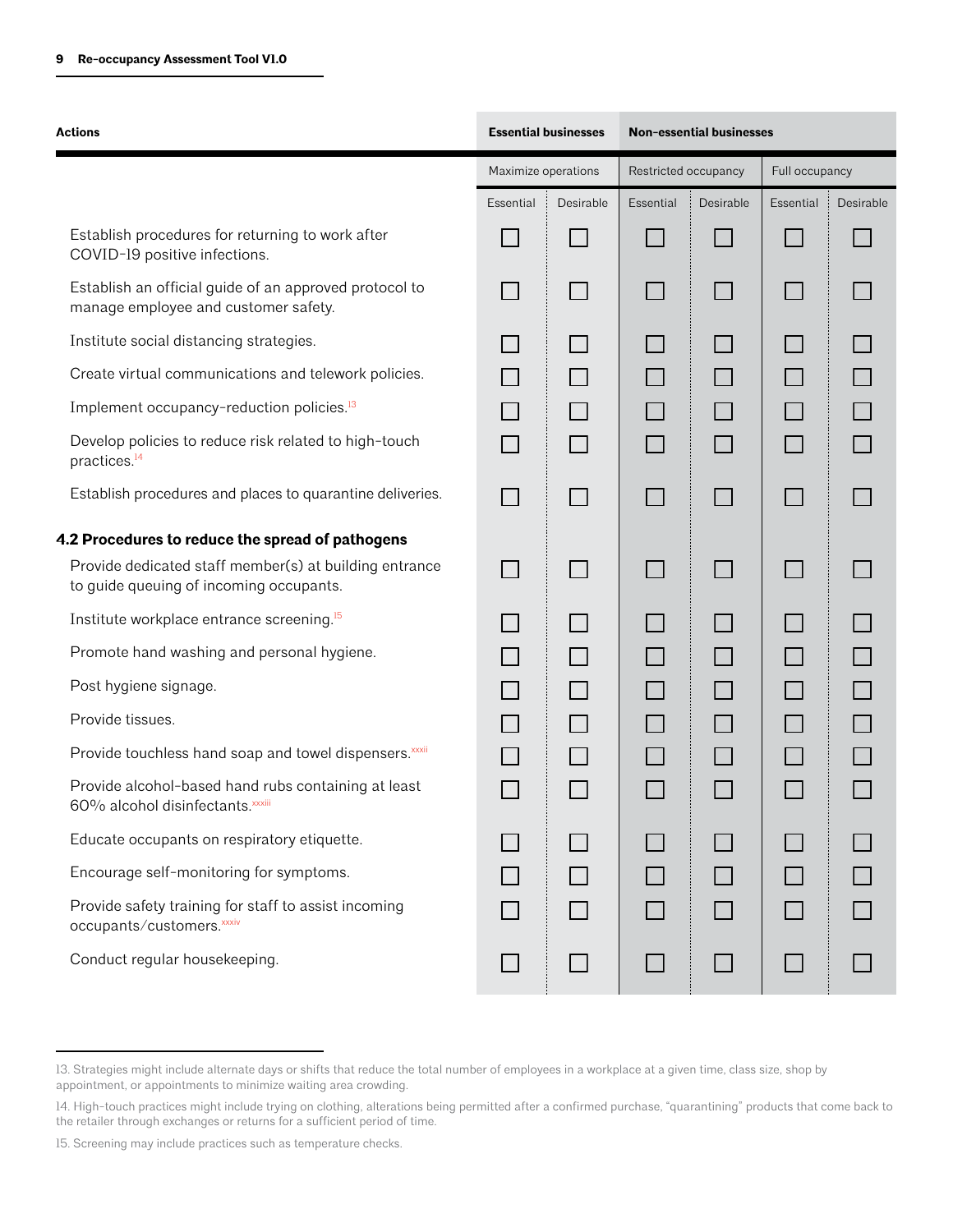| <b>Actions</b>                                                                                                                                | <b>Essential businesses</b> |           | <b>Non-essential businesses</b> |           |                |           |
|-----------------------------------------------------------------------------------------------------------------------------------------------|-----------------------------|-----------|---------------------------------|-----------|----------------|-----------|
|                                                                                                                                               | Maximize operations         |           | Restricted occupancy            |           | Full occupancy |           |
|                                                                                                                                               | Essential                   | Desirable | Essential                       | Desirable | Essential      | Desirable |
| Consider periodic operational break(s) during business<br>hours for cleaning. xxxv                                                            |                             |           |                                 |           | l I            |           |
| Consider periodic third-party enhanced cleaning<br>services. <sup>xxxvi</sup>                                                                 |                             |           |                                 |           | $\Box$         |           |
| Where known infected persons were present, consider<br>third-party deep cleaning (sterilization) services. <sup>16</sup> xxxvii               |                             |           |                                 |           |                |           |
| Institute guidelines for cleaning and disinfecting the<br>surfaces of chairs and tables, equipment, etc.                                      |                             |           |                                 |           | $\Box$         |           |
| Provide disposable towels to clean work surfaces.                                                                                             |                             |           |                                 |           |                |           |
| Install no-touch trash cans.                                                                                                                  |                             |           |                                 |           |                |           |
| Provide additional rubbish bins at entrances to aid in<br>disposing of masks and gloves.                                                      |                             |           |                                 |           | $\Box$         |           |
| Avoid and/or greatly limit the use of common<br>equipment. <sup>17</sup> xxxviii                                                              |                             |           |                                 |           | $\Box$         |           |
| Institute options for contactless payment processes for<br>retailers to further limit contact with credit card readers,<br>pens, or surfaces. |                             |           | $\mathcal{L}$                   |           | $\mathbf{I}$   |           |
| 4.3 Procedures to support physical distancing                                                                                                 |                             |           |                                 |           |                |           |
| Limit access to work areas.                                                                                                                   |                             |           |                                 |           |                |           |
| Restrict number of persons in publicly designated<br>waiting areas.                                                                           |                             |           |                                 |           |                |           |
| Restrict number of personnel entering isolated areas.                                                                                         |                             |           |                                 |           |                |           |
| Limit the number of workers allowed simultaneously<br>in break areas.                                                                         |                             |           |                                 |           | $\Box$         |           |
| Use communication boards or digital messaging to<br>convey pre-shift meeting information.                                                     |                             |           |                                 |           | $\Box$         |           |
| Design a process to ensure customers stay distanced<br>while waiting.                                                                         |                             |           |                                 |           |                |           |
| Limit the number of customers in a space at a time.                                                                                           |                             |           |                                 |           |                |           |

<sup>16.</sup> Sterilization services are ideally performed by a IICRC-certified mitigation company.

<sup>17.</sup> Common equipment may include coffee pots, refrigerators, and drinking fountains as well as conference room technology and other shared devices.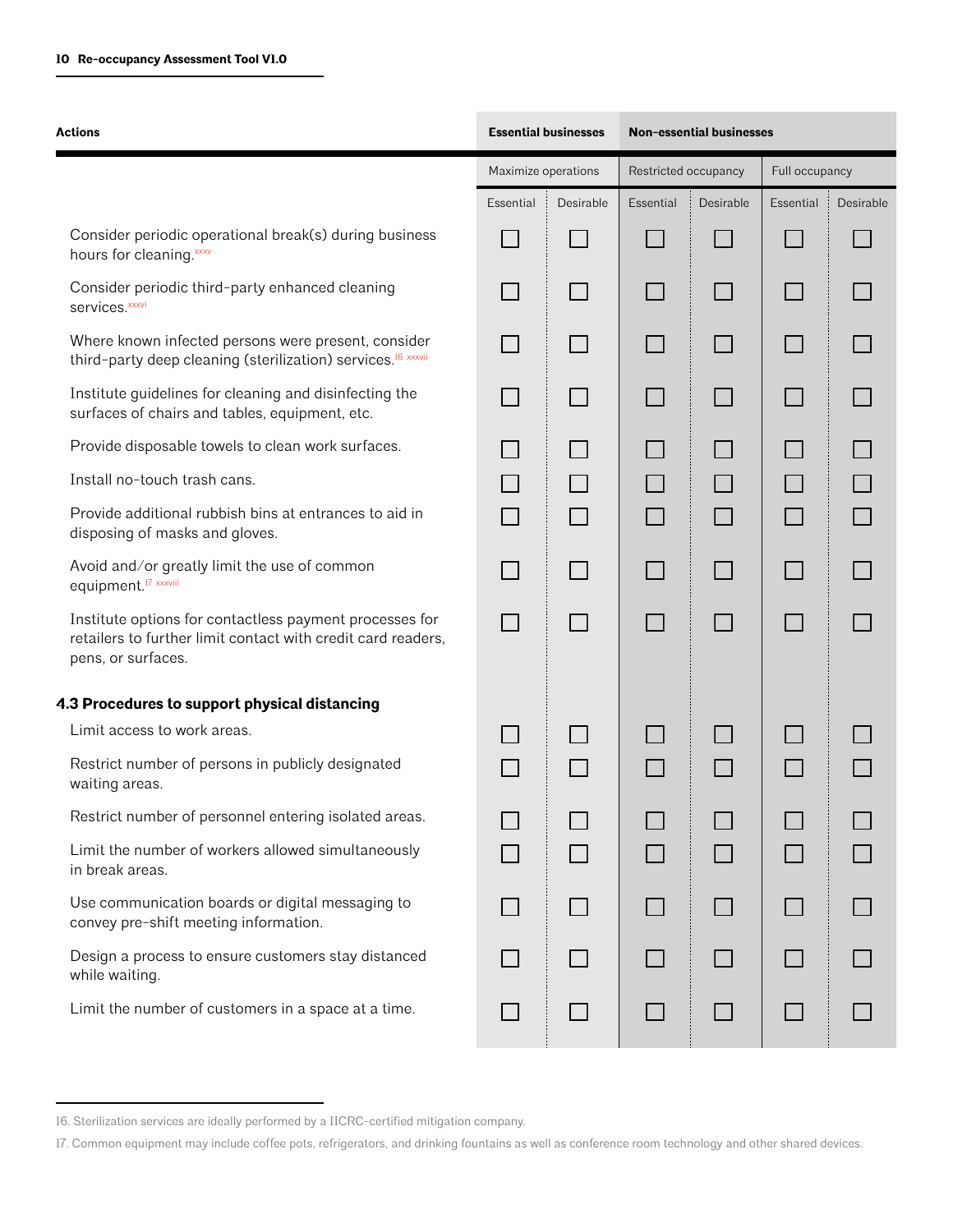| Actions                                                                                                                                                                                    | <b>Essential businesses</b> |                                             | <b>Non-essential businesses</b> |                |                |           |
|--------------------------------------------------------------------------------------------------------------------------------------------------------------------------------------------|-----------------------------|---------------------------------------------|---------------------------------|----------------|----------------|-----------|
|                                                                                                                                                                                            |                             | Maximize operations<br>Restricted occupancy |                                 | Full occupancy |                |           |
|                                                                                                                                                                                            | Essential                   | Desirable                                   | Essential                       | Desirable      | Essential<br>÷ | Desirable |
| Schedule customer appointments to avoid waiting groups.                                                                                                                                    |                             |                                             |                                 |                |                |           |
| Shorten public time within the facility by encouraging<br>the use of shopping lists, pre-ordering, and designated<br>pick-up within or outside.                                            |                             | $\Box$                                      |                                 |                |                |           |
| Provide dedicated staff member(s) to retrieve goods for<br>customers in retail settings.                                                                                                   |                             |                                             |                                 |                |                |           |
| Manage the check-out line process to reduce COVID-19<br>transmission.                                                                                                                      |                             |                                             |                                 |                |                |           |
| Consider limiting the occupancy of restrooms to single<br>use where possible.                                                                                                              |                             |                                             |                                 |                |                |           |
| Determine ingress/egress to and from restrooms to<br>establish paths that mitigate waiting and proximity for<br>guests and staff.                                                          |                             |                                             |                                 |                |                |           |
| Install markings/signage encouraging one-way travel<br>where practical.                                                                                                                    |                             |                                             |                                 | $\Box$         |                |           |
| Implement floor/pavement markings (i.e., paint/tape) to<br>visualize recommended spacing among occupants.                                                                                  |                             | $\Box$                                      |                                 |                |                |           |
| Institute mandatory six-foot spacing or as otherwise<br>required by governing jurisdiction.                                                                                                |                             |                                             |                                 |                |                |           |
| Establish dedicated hours for higher-risk customers.                                                                                                                                       |                             |                                             |                                 |                |                |           |
| Implement technologies that support buy online,<br>pickup in store.                                                                                                                        |                             |                                             |                                 |                |                |           |
| Increase access to delivery services for products to<br>reach customers.                                                                                                                   |                             |                                             |                                 |                |                |           |
| Avoid types and dispersion of displays and service areas<br>that result in close public proximity.                                                                                         |                             |                                             |                                 |                |                |           |
| Discontinue nonessential travel in lieu of virtual<br>communications.                                                                                                                      |                             |                                             |                                 |                |                |           |
| 5. Fifth priority: Personal protective equipment (PPE)<br>Properly used PPE may be needed to prevent certain<br>exposures but should not take the place of other<br>preventative measures. |                             |                                             |                                 |                |                |           |
| <b>5.1 Policies</b>                                                                                                                                                                        |                             |                                             |                                 |                |                |           |
| Utilize CDC guidelines to identify when and what type<br>of protection is to be used.                                                                                                      |                             |                                             |                                 |                |                |           |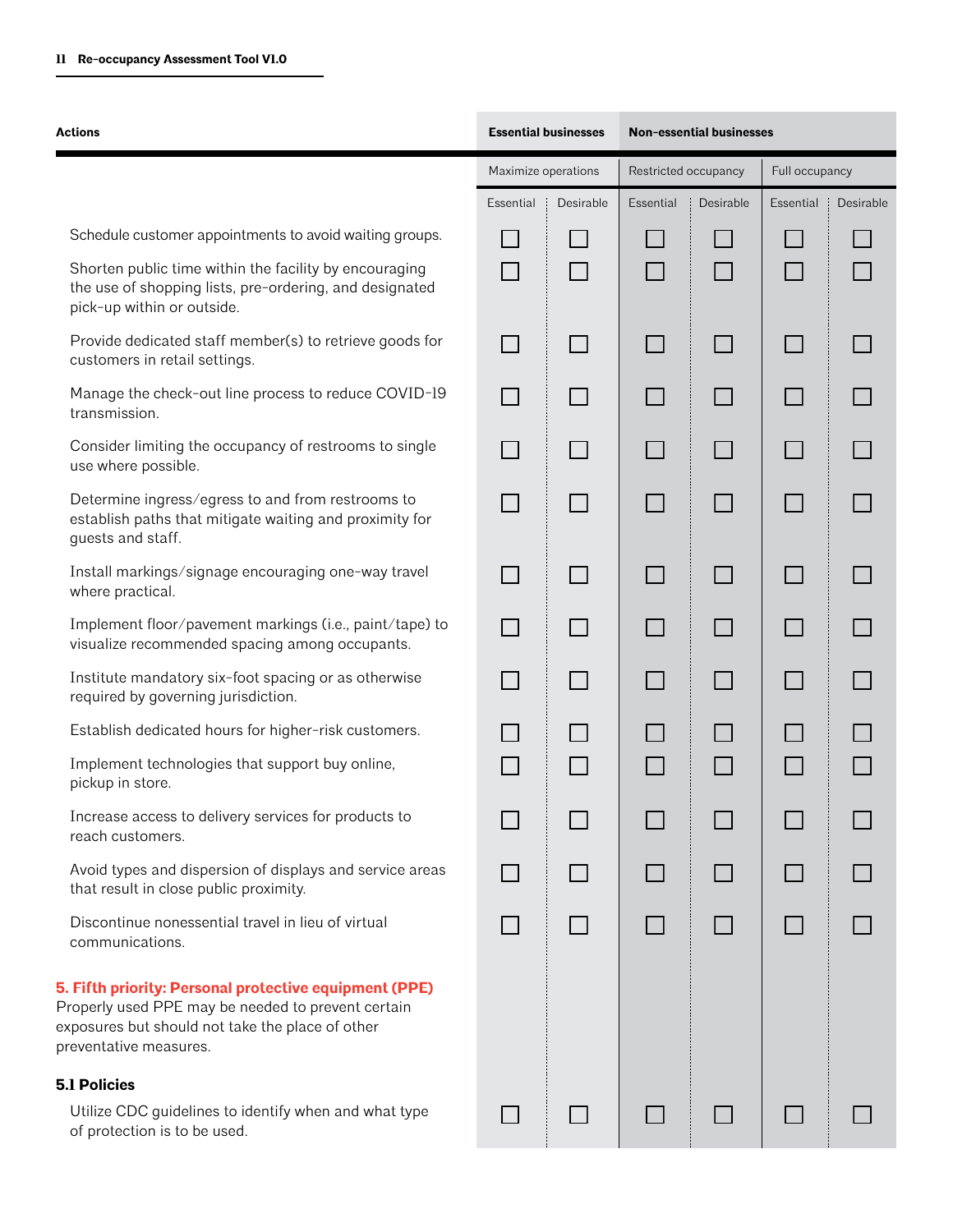| <b>Actions</b>                                                      | <b>Essential businesses</b> |           | <b>Non-essential businesses</b>                                |  |                |           |  |
|---------------------------------------------------------------------|-----------------------------|-----------|----------------------------------------------------------------|--|----------------|-----------|--|
|                                                                     | Maximize operations         |           | Restricted occupancy<br>Essential<br>Desirable<br>$\mathbf{L}$ |  | Full occupancy |           |  |
|                                                                     | Essential                   | Desirable |                                                                |  | Essential      | Desirable |  |
| Regularly inspect, maintain, and replace supplies.                  |                             |           |                                                                |  |                |           |  |
| Secure necessary supplies and proper on-site<br>storage facilities. |                             |           |                                                                |  |                |           |  |
| <b>5.2 Procedures</b>                                               |                             |           |                                                                |  |                |           |  |
| Select based on hazard to worker.                                   |                             |           |                                                                |  | $\Box$         |           |  |
| Ensure proper fit and periodically refit.                           |                             |           |                                                                |  |                |           |  |
| 5.3 Equipment                                                       |                             |           |                                                                |  |                |           |  |
| Provide gloves. xxxix                                               |                             |           |                                                                |  |                |           |  |
| Provide goggles.                                                    |                             |           |                                                                |  |                |           |  |
| Provide face shields.                                               |                             |           |                                                                |  |                |           |  |
| Provide face masks.xl                                               |                             |           |                                                                |  |                |           |  |
| Provide respiratory protection.                                     |                             |           |                                                                |  |                |           |  |

# C. Definitions

**Essential and desirable:** Planning actions depending on the level of priorities and resources generally required to implement them. This is for guidance only. State and national authorities should determine which actions are truly essential and desirable in their context, based on their own vulnerability profile and level of available resources.<sup>xli</sup>

**Very high risk:** Persons with high potential for exposure to known or suspected sources of COVID-19 during specific medical, postmortem, or laboratory procedures. Includes health care workers, laboratory personnel, and morgue workers performing autopsies.<sup>xlii</sup>

**High risk:** Persons with high potential for exposure to known or suspected sources of COVID-19. Includes health care delivery and support staff, medical transport workers, and mortuary workers involved in preparing bodies. XIIII

**Medium risk:** Persons who require frequent and/or close contact with people who may be infected with SARS-CoV-2 but who are not known or suspected COVID-19 patients. Include persons who are in frequent contact with travelers, often in areas of ongoing community transmission, involved with schools, in highpopulation-density work environments, and in some high-volume retail settings.<sup>xliv</sup>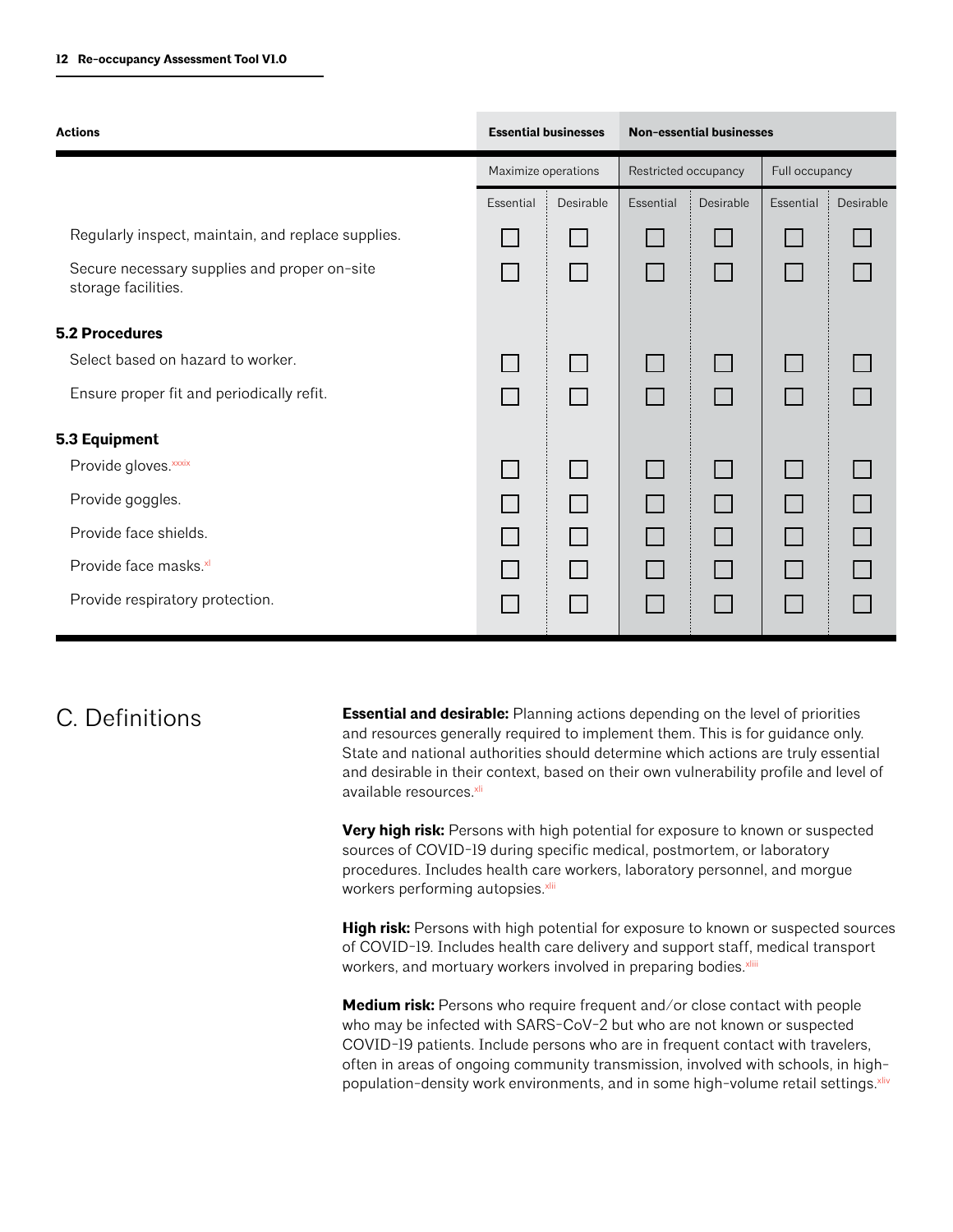Low risk: Persons who do not require contact with people known to be, or suspected of being, infected with SARS-CoV-2 nor in frequent contact with the general public. Includes those with minimal occupational contact with the public and other coworkers. **xlv** 

**SARS:** Severe acute respiratory syndrome illness.<sup>xlvi</sup>

**SARS-CoV:** The virus that causes SARS xlvii

**SARS-CoV-2:** The virus that causes COVID-19. xlviii

**COVID-19:** Novel coronavirus disease-2019 is the disease.<sup>xlix</sup>

**Coronavirus:** A member of a family of single-stranded RNA viruses that infect people and animals. The disease COVID-19 is caused by a newly discovered coronavirus called SARS-CoV-2<sup>11i</sup>

**Isolation:** The separation of sick people with a contagious disease from people who are not sick.<sup>lii</sup>

**Quarantine:** The separation and restriction of the movement of people who were exposed to a contagious disease to see if they become sick.<sup>iii</sup>

# D. Annotated bibliography

[2019 Novel Coronavirus \(COVID-19\) Outbreak: A Review of the Current Literature](https://msystems.asm.org/content/msys/5/2/e00245-20.full.pdf)  [and Built Environment \(BE\) Considerations to Reduce Transmission](https://msystems.asm.org/content/msys/5/2/e00245-20.full.pdf)

Researchers from University of Oregon's Biology and the Built Environment (BioBE) Center and the CDC's online pathogen identification database, named MicrobeNet, moved quickly to aggregate multiple sources of both developing knowledge of COVID-19 and previous research focused on SARS-CoV-2. It also provides basic guidance for users and managers of the built environment (BE) to more effectively deal with pathogens in the built environment. This paper forms a critical text for this checklist in its interdisciplinary literature review, which aggregates a myriad of relevant sources from around the world, leveraging the diverse research team. We have used this source to help translate and coalesce developing COVID-19 research from multiple parties into actionable guidance that bases recommendations on minimizing infectious disease transmission through environmentally mediated pathways.

[Aerosol and Surface Stability of SARS-CoV-2 as Compared with SARS-CoV-1](https://www.nejm.org/doi/full/10.1056/NEJMc2004973?query=RP) 

An evaluation of the stability of SARS-CoV-2 and SARS-CoV-1 in aerosols and on various surfaces with estimates of their decay rates.

#### [CDC: Implementation of Mitigation Strategies for Communities with](https://www.cdc.gov/coronavirus/2019-ncov/downloads/community-mitigation-strategy.pdf)  [Local COVID-19 Transmission](https://www.cdc.gov/coronavirus/2019-ncov/downloads/community-mitigation-strategy.pdf)

This document provides a framework for actions that local and state health departments can recommend in their community to prepare for and mitigate community transmission of COVID-19. Major building types are put forward as mitigation examples: individuals at home, schools and child care, assisted living, and workplaces. These mitigations are divided among three degrees of intensity: minimal, moderate, and substantial.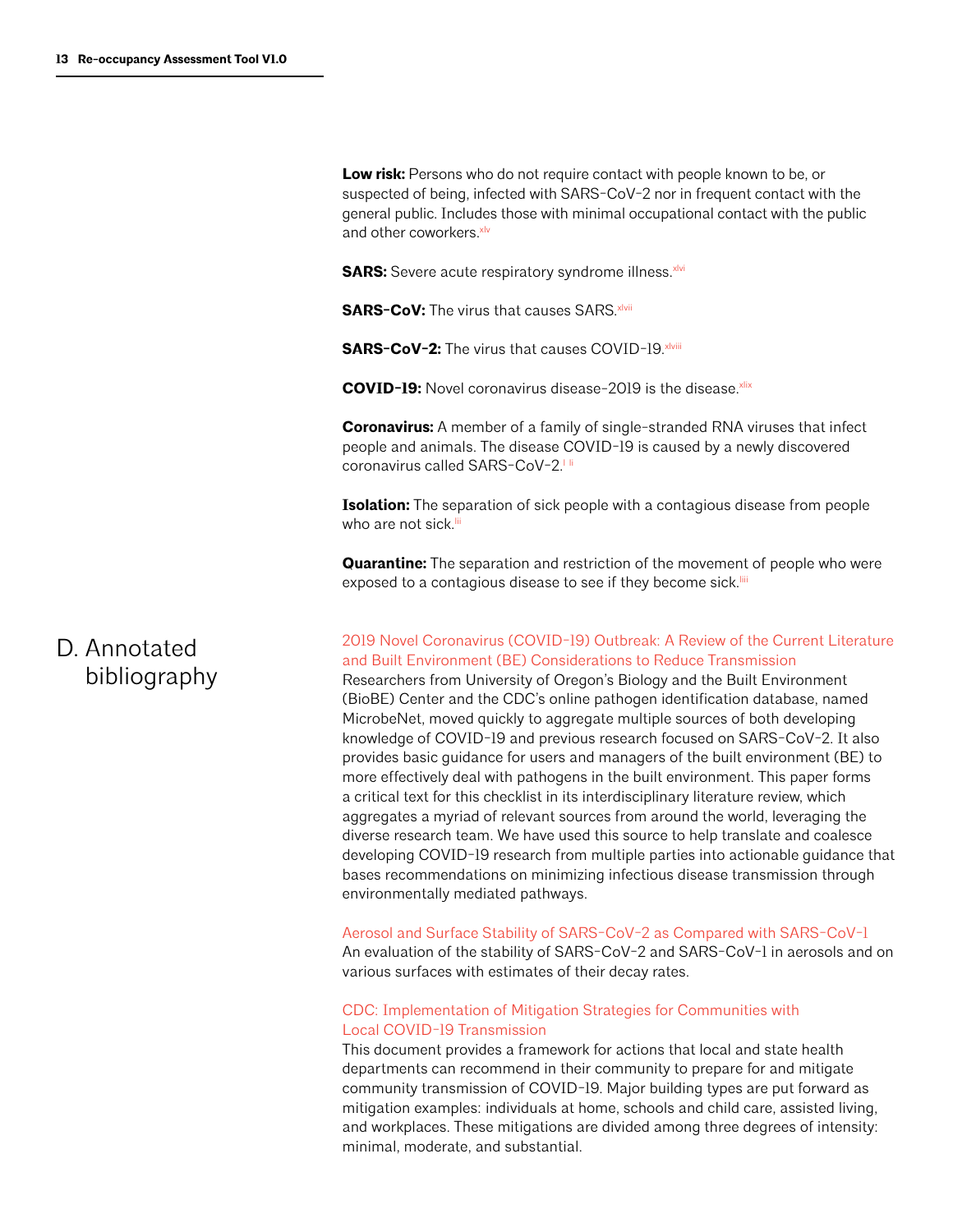#### [CDC: Guidance for Business Response to COVID-19](https://www.cdc.gov/coronavirus/2019-ncov/community/guidance-business-response.html)

The CDC provides interim guidance based on what is currently known about COVID-19. The guidance is particularly focused on workplaces in non-health care settings. The key sections in this document include preparing workplaces for a COVID-19 outbreak, reducing transmission among employees, maintaining healthy business operations, and maintaining a healthy work environment.

#### [WHO: Checklist for Pandemic Influenza Risk and Impact Management](https://www.who.int/influenza/preparedness/pandemic/PIRM_Checklist_update2018.pdf)

This document provides the WHO's most recent pandemic guidance and recommendations prior to the COVID-19 outbreak. Section 4.1.2 "Facilities" mentions developing facility-level plans, including floor plans for essential facilities. Other key principles in this document provide the basis for more detailed guidance from other specialist groups.

[Johns Hopkins Bloomberg School of Public Health, Center for Health Security: Public](https://www.centerforhealthsecurity.org/our-work/pubs_archive/pubs-pdfs/2020/200417-reopening-guidance-governors.pdf?utm_source=Center+for+a+New+Economy&utm_campaign=a3ce198d93-23.4.2020+LWR+DB+%28ENG%29&utm_medium=email&utm_term=0_6289136981-a3ce198d93-509809765&mc_cid=a3ce198d93&mc_eid=e40103d01d)  [Health Principles for a Phased Reopening During COVID-19: Guidance for Governors](https://www.centerforhealthsecurity.org/our-work/pubs_archive/pubs-pdfs/2020/200417-reopening-guidance-governors.pdf?utm_source=Center+for+a+New+Economy&utm_campaign=a3ce198d93-23.4.2020+LWR+DB+%28ENG%29&utm_medium=email&utm_term=0_6289136981-a3ce198d93-509809765&mc_cid=a3ce198d93&mc_eid=e40103d01d) This paper provides guidance for the reopening of various building typologies and offers numerous matrices detailing modified occupancy loadings for a variety of building typologies and programming needs.

#### [Considerations for Large Building Water Quality after Extended Stagnation](https://engineering.purdue.edu/PlumbingSafety/covid19/building-water-safety-study)

This paper was created to help public health officials, building owners, and water utilities managers better understand building water quality due to low or no occupancy. This will be a pertinent issue for buildings that were not completely decommissioned or have sat stagnant for long periods of time.

#### [AIHA: Recovering from COVID-19 Business Closures](https://aiha-assets.sfo2.digitaloceanspaces.com/AIHA/resources/Public-Resources/RecoveringFromCOVID-19BuildingClosures_GuidanceDocument.FINAL.pdf)

This document provides practical recommendations for preparing a closed building for re-occupancy, including maintaining mechanical and plumbing systems as well as cleaning and disinfecting surfaces.

#### [OSHA: Guidance on Preparing Workplaces for COVID-19](https://www.osha.gov/Publications/OSHA3990.pdf)

While this seminal document creates no new legal obligations, its recommendations and informational content are intended to assist employers in providing a safe and healthful workplace. Important sections include: Engineering Controls, Administrative Controls, Safe Work Practices, and other administrative best practices for a facility's workforce.

#### [ASHRAE: Guidance for Building Operations during COVID-19](https://www.ashrae.org/news/ashraejournal/guidance-for-building-operations-during-the-covid-19-pandemic)

This document provides specific HVAC-related recommendations for helping reduce the risk of COVID-19 within buildings, including fresh air intake and filter ratings.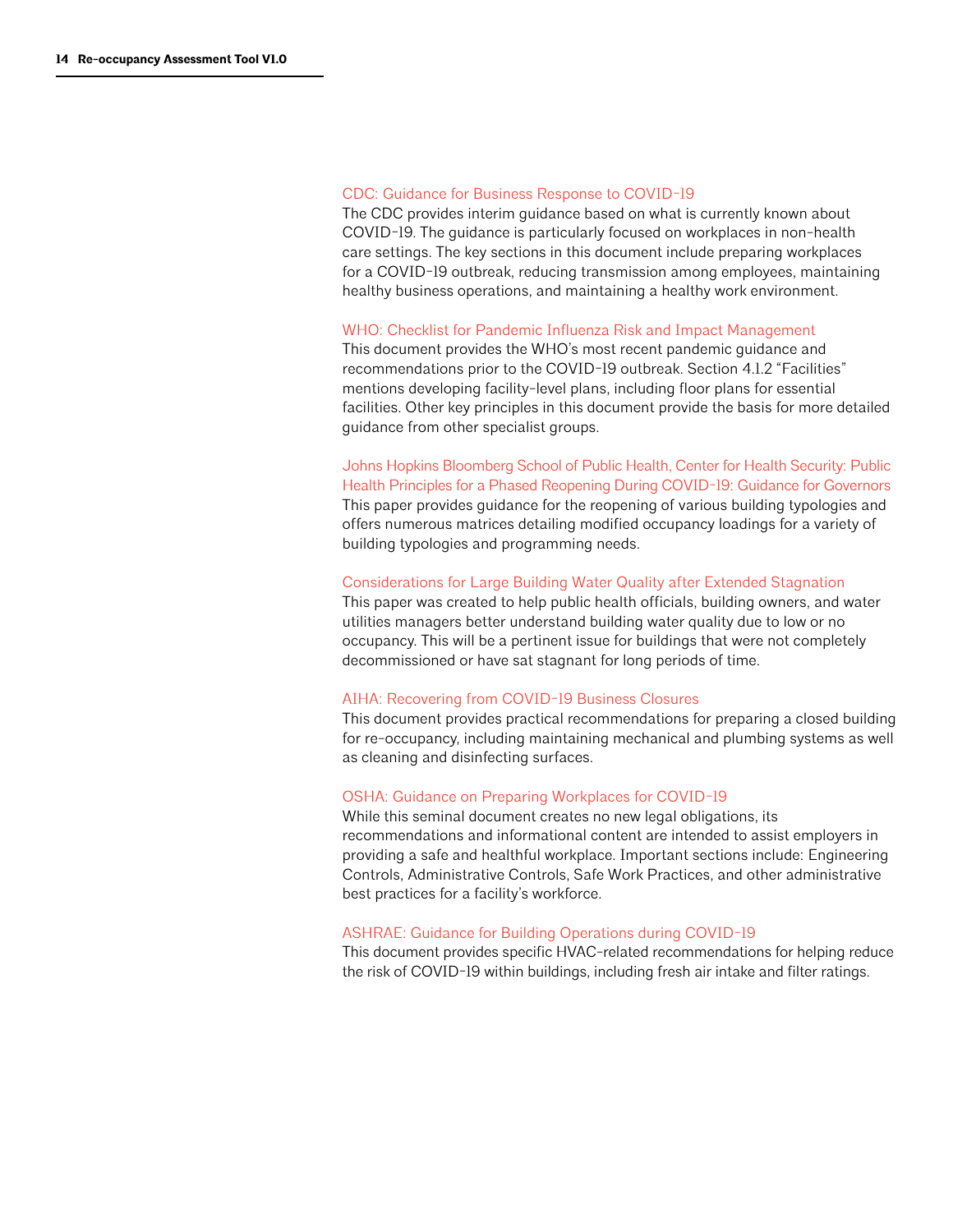### Appendix

This appendix includes design tools and methods to support physical distancing guidelines.

#### **Space syntax diagrams**

While initially developed as a graphical tool to investigate the privacy, security, or connectivity/division of space at the urban to the building scale, the term "space syntax" is in actuality the combination of theories and techniques developed by Julienne Hanson,<sup>liv</sup> Bill Hillier,<sup>MMMI</sup> and colleagues at The Bartlett, University College London, in the late 1970s to early 1980s. As space syntax has evolved, certain measures have been found to correlate with human spatial behavior, and space syntax is now used to forecast likely effects of architectural and urban space on users.

In the paper *[2019 Novel Coronavirus \(COVID-19\) Outbreak: A Review of the Current](https://msystems.asm.org/content/msys/5/2/e00245-20.full.pdf)*  [Literature and Built Environment \(BE\) Considerations to Reduce Transmission](https://msystems.asm.org/content/msys/5/2/e00245-20.full.pdf), will

the authors utilize this type of analysis to graphically describe the connectivity or exclusivity of certain spaces from one another from a vector-control perspective. Within complex built environments, this diagrammatic strategy could begin to base its operational flow models on rules gleaned from diagramming spaces in this way.



This figure about spatial connectivity, highlighting betweenness and connectance of common room and door configurations is from *[2019 Novel Coronavirus](https://msystems.asm.org/content/msys/5/2/e00245-20.full.pdf)  [\(COVID-19\) Pandemic: A Review of the Current Literature and Built Environment](https://msystems.asm.org/content/msys/5/2/e00245-20.full.pdf)  [\(BE\) Considerations to Reduce Transmission](https://msystems.asm.org/content/msys/5/2/e00245-20.full.pdf)*. (A) Circles and lines follow the classic network representation. (B) The rectangles follow the architectural translation of networks. Shaded areas correspond to a measure of betweenness (the number of shortest paths between all pairs of spaces that pass through a given space over the sum of all shortest paths between all pairs of spaces in the building), degree (the number of connections a space has to other spaces between any two spaces), and connectance (the number of doors between any two spaces). (C) The arrows represent possible directions of microbial spread

*Figure 2: Spatial connectivity, highlighting betweenness and connectance of common room and door configurations*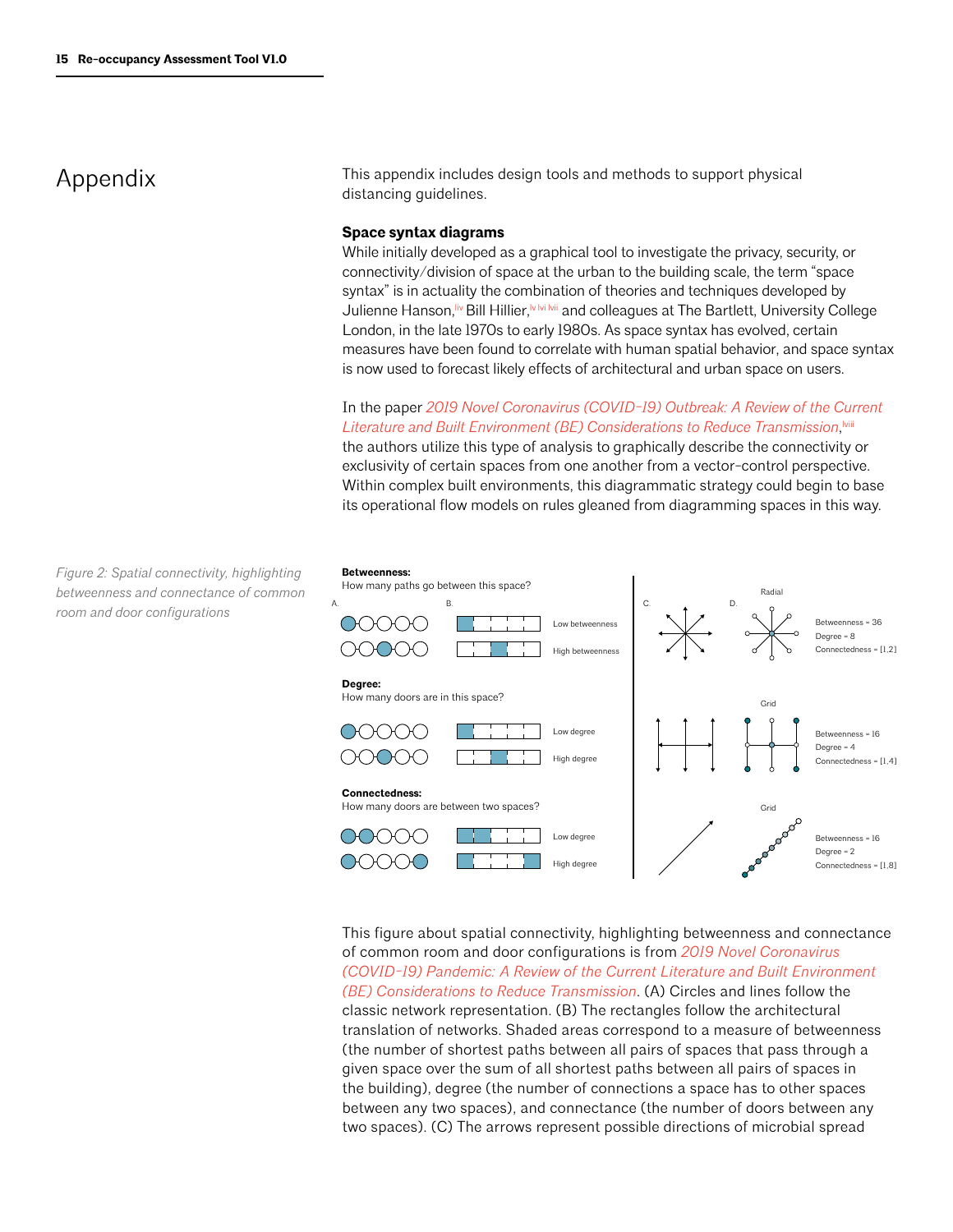as determined by the layout of the BE. (D) The circles represent the current knowledge of microbial spread based on microbial abundance through BEs as determined by layout. Darker colors represent higher microbial abundance, and lighter colors represent lower microbial abundance.

#### **Occupancy evaluation**

The common measure recommended for social distancing in this COVID-19 pandemic is to keep six feet between yourself and others. That places you as the center of a circle with a six-foot radius. The area of that circle is 113.097 square feet with a close packing of those occupant circles. Let's call it 114 square feet, which is larger than a 10-foot by 10-foot room. The six-foot radius of social distancing allows for human access (i.e., travel) through an occupancy at the tangents of the circles formed by the radius.

If 100 square feet is used as a nominal social distancing measure, the occupancies impacted the most are the following, with current maximum floor area allowances per occupancy (International Building Code, Table 1004.1.1, various editions). Occupancies allowing 100 gross or net square feet per occupant are not listed here since they can be considered to meet a nominal 100 square foot social distancing.

- Airport: baggage claim—20 gross; waiting areas—15 gross
- Assembly: gaming floors—11 gross
- Assembly with fixed seats: refer to 1004.7 of International Building Code
- Assembly without fixed seats: concentrated—7 net; standing space—5 net; unconcentrated (tables and chairs)—15 net
- Bowling centers: 7 net; check with allowances of five persons/lane including 15 feet of runway
- Courtrooms: 40 net
- Day care: 35 net
- Dormitories: 50 gross
- Education: classroom area—20 net; shops, vocational rooms—50 net
- Exercise rooms: 50 gross
- Library: reading rooms—50 net
- Locker rooms: 50 gross
- Mercantile: areas on other floors—60 gross; basement and grade floor areas—30 gross
- Skating rinks, swimming pools: rink and pool—50 gross; decks—15 gross
- Stages and platforms: 15 net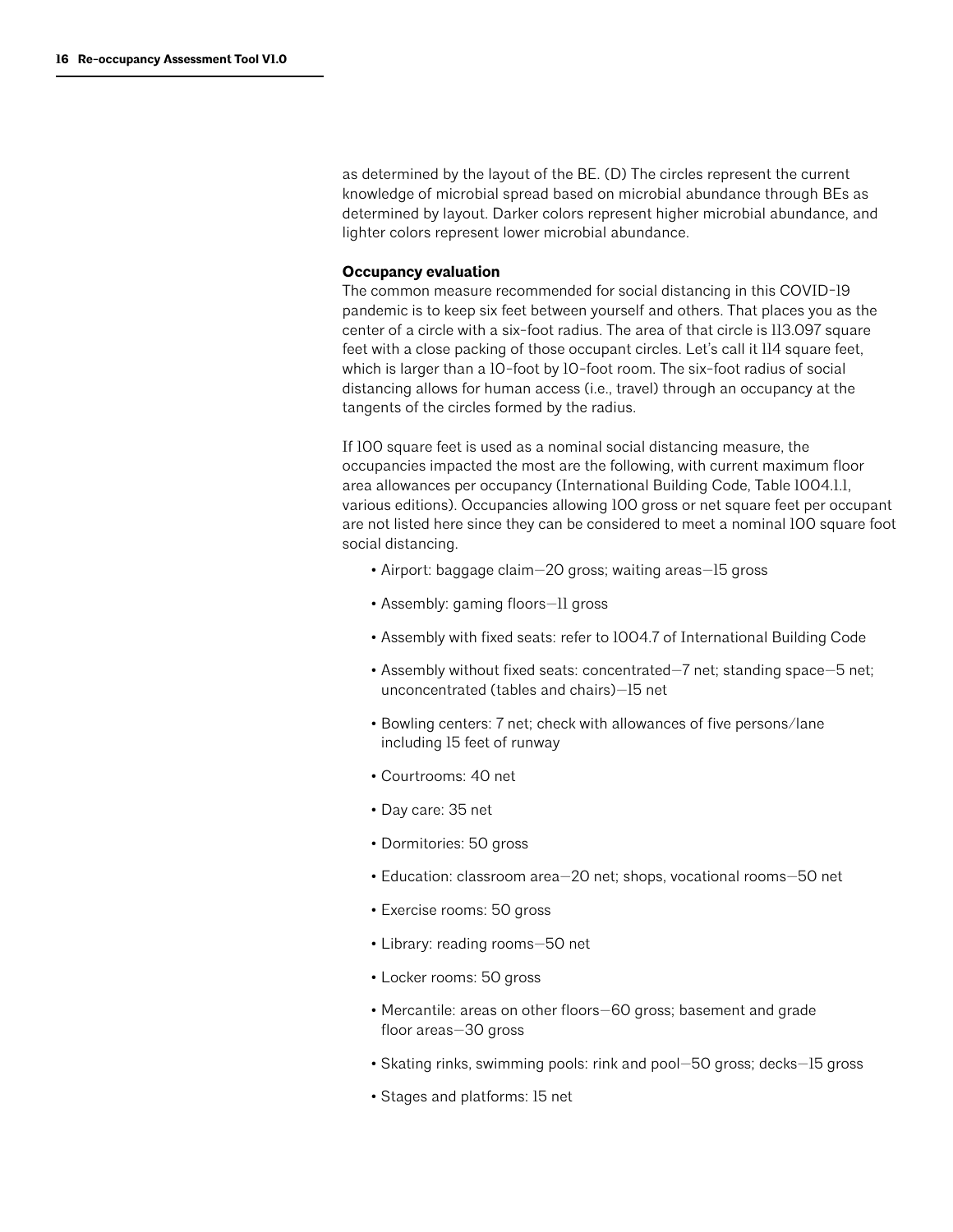### References

i. CDC. 2020. How COVID-19 Spreads. Centers for Disease Control and Prevention, Atlanta, GA.

ii. CDC. 2020. Coronavirus Disease 2019 (COVID-19). Centers for Disease Control and Prevention, Atlanta, GA.

iii. CDC. 2020. How COVID-19 Spreads. Centers for Disease Control and Prevention, Atlanta, GA. iv. Ibid.

v. Kampf G, Todt D, Pfaender S, Steinmann E. 2020. Persistence of coronaviruses on inanimate surfaces and its inactivation with biocidal agents. Journal of Hospital Infection, 104:246–251. doi:10.1016/j.jhin.2020.01.022.

vi. van Doremalen N, Bushmaker T, Morris DH, Holbrook MG, Gamble A, Williamson BN, Tamin A, Harcourt JL, Thornburg NJ, Gerber SI, Lloyd-Smith JO, de Wit E, Munster VJ. 2020. Aerosol and surface stability of SARS-CoV-2 as compared with SARS-CoV-1. New England Journal of Medicine. doi:10.1056/NEJMc2004973.

vii. Perlman S. 2020. Another decade, another coronavirus. New England Journal of Medicine, 382:760–762. doi:10.1056/NEJMe2001126.

viii. Poon LLM, Peiris M. 2020. Emergence of a novel human coronavirus threatening human health. Nature Medicine, 26:317–319. doi:10.1038/s41591-020-0796-5.

ix. Ibid.

x. Xiao F, Tang M, Zheng X, Liu Y, Li X, Shan H. 2020. Evidence for gastrointestinal infection of SARS-CoV-2. Gastroenterology. doi:10.1053/j.gastro.2020.02.055.

xi. Schoen LJ. Mar 24, 2020. Guidance for building operations during the COVID-19 pandemic. ASHRAE Journal Newsletter.

xii. Lu J, Gu J, Li K, Xu C, Su W, Lai Z, et al. COVID-19 outbreak associated with air conditioning in restaurant, Guangzhou, China, 2020. Emerging Infectious Diseases. 2020 Jul [date cited]. https://doi. org/10.3201/eid2607.200764.

xiii. CDC. 2020. Water and COVID-19 FAQs. Centers for Disease Control and Prevention, Atlanta, GA.

xiv. Proctor C, Rhoads W, Keane T, Salehi M, Hamilton K, Pieper KJ, Cwiertny DM, et al. 2020. Considerations for large building water quality after extended stagnation. OSF Preprints. April 8. doi:10.31219/osf.io/qvj3b.

xv. WHO 2009. Reducing transmission of pandemic (H1N1) 2009 in school settings. World Health Organization, Geneva, Switzerland.

xvi. Rivers C, Martin E, Gottlieb S, Watson C, Schoch-Spana M, Mullen L, Sell TK, Warmbrod KL, Hosangadi D, Kobokovich A, Potter C, Cicero A, Inglesby T. Apr 17, 2020. Public Health Principles for a Phased Reopening During COVID-19: Guidance for Governors. Johns Hopkins University, Baltimore, MD.

xvii. Ibid

xviii. Koehler, K, Rule, A. 2020. Can a mask protect me? Putting homemade masks in the hierarchy of controls. Johns Hopkins Education and Research Center for Occupational Safety and Health. April 2. Johns Hopkins University, Baltimore, MD.

xix. Fahimipour AK, Hartmann EM, Siemens A, Kline J, Levin DA, Wilson H, Betancourt-Román CM, Brown GZ, Fretz M, Northcutt D, Siemens KN, Huttenhower C, Green JL, Van Den Wymelenberg K. 2018. Daylight exposure modulates bacterial communities associated with household dust. Microbiome 6:175. doi:10.1186/s40168-018-0559-4.

xx. Schuit M, Gardner S, Wood S, Bower K, Williams G, Freeburger D, Dabisch P. 2020. The influence of simulated sunlight on the inactivation of influenza virus in aerosols. The Journal of Infectious Diseases, 221:372–378. doi:10.1093/infdis/jiz582.

xxi. Dijk D-J, Duffy JF, Silva EJ, Shanahan TL, Boivin DB, Czeisler CA. 2012. Amplitude reduction and phase shifts of melatonin, cortisol and other circadian rhythms after a gradual advance of sleep and light exposure in humans. PLoS One, 7(2).

xxii. Dietz L, Horve PF, Coil DA, Fretz M, Eisen JA, Van Den Wymelenberg K. Apr 2020. 2019 novel coronavirus (COVID-19) pandemic: Built environment considerations to reduce transmission. mSystems, 5(2). e00245-20; DOI: 10.1128/mSystems.00245-20.

xxiii. Howard-Reed C, Wallace LA, Ott WR. 2002. The effect of opening windows on air change rates in two homes. Journal of the Air & Waste Management Association, 52:147–159. doi:10.1080/10473289.2 002.10470775.

xxiv. OSHA. 2020. Guidance on Preparing Workplaces for COVID-19. US Department of Labor, Occupational Safety and Health Administration, Washington, DC.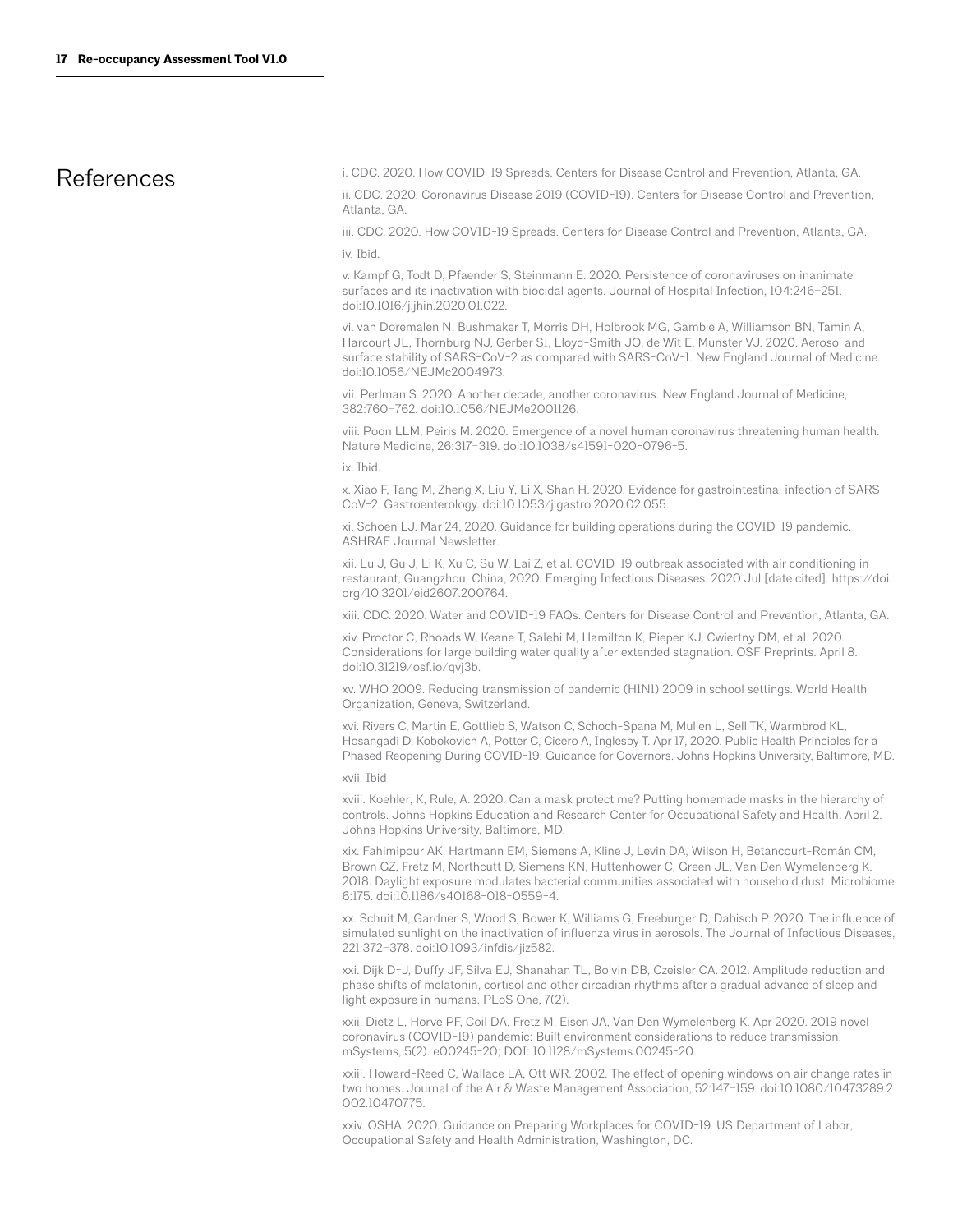xxv. Ibid.

xxvi. AIHA. 2020. Recovering from COVID-19 Building Closures. American Industrial Hygienist Association, Falls Church, VA.

xxvii. OSHA. 2020. Guidance on Preparing Workplaces for COVID-19. US Department of Labor, Occupational Safety and Health Administration, Washington, DC.

xxviii. Schoen LJ. Mar 24, 2020. Guidance for building operations during the COVID-19 pandemic. ASHRAE Journal Newsletter.

xxix. Ibid.

xxx. Ibid.

xxxi. OSHA. 2020. Guidance on Preparing Workplaces for COVID-19. US Department of Labor, Occupational Safety and Health Administration, Washington, DC.

xxxii. Ibid.

xxxiii. CDC. 2020. Coronavirus Disease 2019 (COVID-19). Centers for Disease Control and Prevention, Atlanta, GA.

xxxiv. OSHA. 2020. Guidance on Preparing Workplaces for COVID-19. US Department of Labor, Occupational Safety and Health Administration, Washington, DC.

xxxv. WHO 2009. Reducing transmission of pandemic (H1N1) 2009 in school settings. World Health Organization, Geneva, Switzerland.

xxxvi. AIHA. 2020. Recovering from COVID-19 Building Closures. American Industrial Hygienist Association, Falls Church, VA.

xxxvii. Ibid.

xxxviii. Schoen LJ. Mar 24, 2020. Guidance for building operations during the COVID-19 pandemic. ASHRAE Journal Newsletter.

xxxix. OSHA. 2020. Guidance on Preparing Workplaces for COVID-19. US Department of Labor, Occupational Safety and Health Administration, Washington, DC.

xl. Ibid.

xli. Ibid.

xlii. Ibid.

xliii. Ibid.

xliv. Ibid.

xlv. Ibid.

xlvi. Auwaerter P. 2020. Coronavirus COVID-19 (SARS-CoV-2). John Hopkins Medicine ABX Guide. xlvii. Ibid.

xlviii. Ibid.

xlix. Ibid.

l. CDC. 2020. Situation Summary. Centers for Disease Control and Prevention, Atlanta, GA

li. Stanford Health Care. 2020. Frequently Asked Questions about the Novel Coronavirus (COVID-19). Stanford Health Care, Stanford, CA.

lii. CDC. 2020. CDC 24/7: Saving Lives, Protecting People. Centers for Disease Control and Prevention, Atlanta, GA.

liii. Ibid.

liv. Hillier B, Hanson J. 1984. The Social Logic of Space. Cambridge: Cambridge University Press. lv. Ibid.

lvi. Hillier B. 1999. Space is the Machine: A Configurational Theory of Architecture. Cambridge: Cambridge University Press.

lvii. Hillier B, Penn A. 2004. Rejoinder to Carlo Ratti. Environment and Planning B: Planning and Design, 31(4), 487–499.

lviii. Dietz L, Horve PF, Coil DA, Fretz M, Eisen JA, Van Den Wymelenberg K. 2020. 2019 novel coronavirus (COVID-19) pandemic: Built environment considerations to reduce transmission. mSystems 5(2). e00245-20; DOI: 10.1128/mSystems.00245-20.